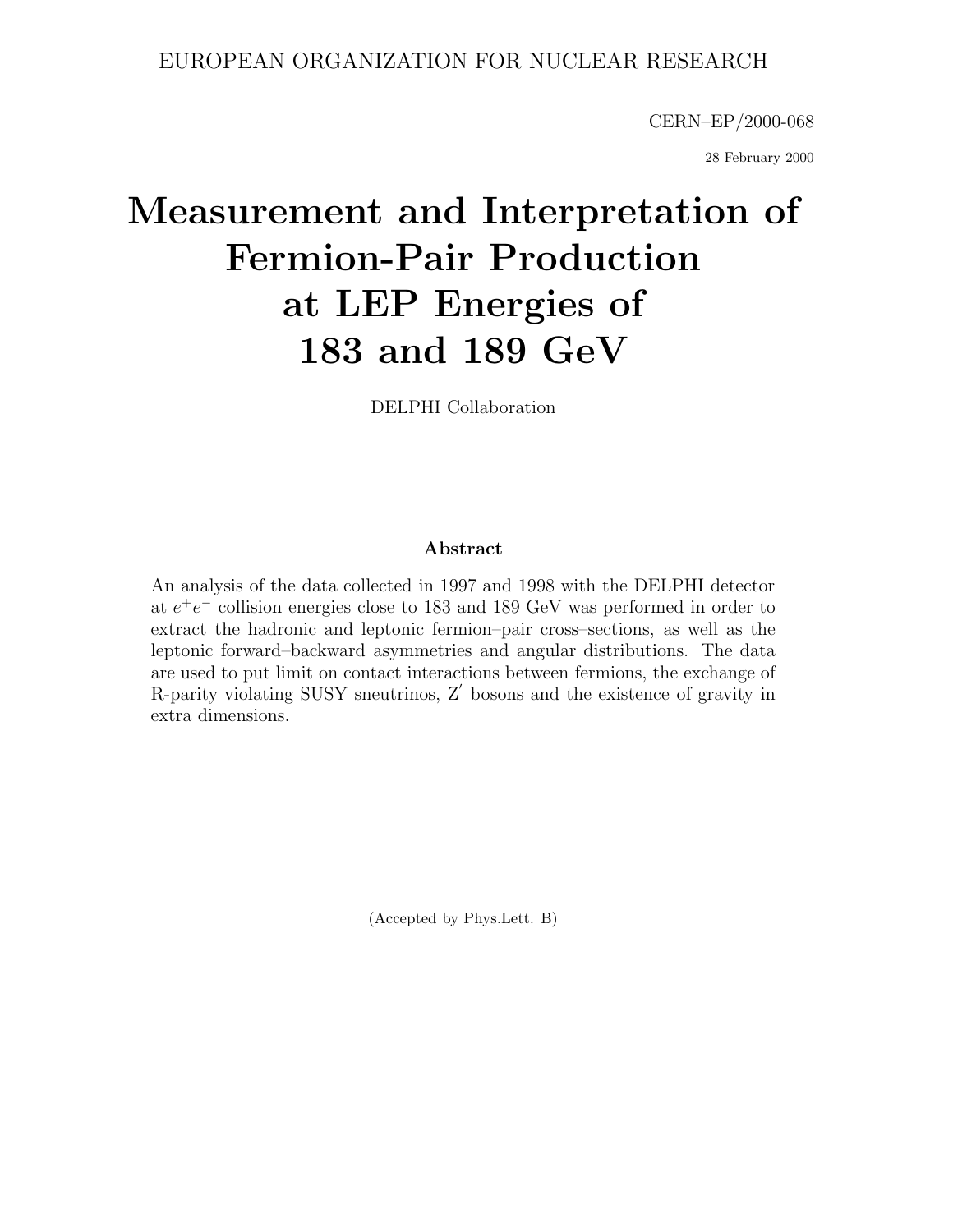P.Abreu<sup>22</sup>, W.Adam<sup>52</sup>, T.Adye<sup>38</sup>, P.Adzic<sup>12</sup>, Z.Albrecht<sup>18</sup>, T.Alderweireld<sup>2</sup>, G.D.Alekseev<sup>17</sup>, R.Alemany<sup>51</sup> T.Allmendinger<sup>18</sup>, P.P.Allport<sup>23</sup>, S.Almehed<sup>25</sup>, U.Amaldi<sup>29</sup>, N.Amapane<sup>47</sup>, S.Amato<sup>49</sup>, E.G.Anassontzis<sup>3</sup>, P.Andersson<sup>46</sup>, A.Andreazza<sup>28</sup>, S.Andringa<sup>22</sup>, P.Antilogus<sup>26</sup>, W-D.Apel<sup>18</sup>, Y.Arnoud<sup>15</sup>, B.Åsman<sup>46</sup>, J-E.Augustin<sup>24</sup>, A.Augustinus9, P.Baillon9, A.Ballestrero47, P.Bambade9,20, F.Barao22, G.Barbiellini48, R.Barbier26, D.Y.Bardin17,  $G.Barker<sup>18</sup>, A.Baroncell<sup>40</sup>, M.Battaglia<sup>16</sup>, M.Baubillier<sup>24</sup>, K-H.Becks<sup>54</sup>, M.Begalli<sup>6</sup>, A.Behrmann<sup>54</sup>, P.Beilliere<sup>8</sup>,$ Yu.Belokopytov<sup>9</sup>, K.Belous<sup>44</sup>, N.C.Benekos<sup>33</sup>, A.C.Benvenuti<sup>5</sup>, C.Berat<sup>15</sup>, M.Berggren<sup>24</sup>, L.Berntzon<sup>46</sup>, D.Bertrand<sup>2</sup>, M.Besancon41, M.S.Bilenky17, M-A.Bizouard20, D.Bloch10, H.M.Blom32, M.Bonesini29, M.Boonekamp41, P.S.L.Booth23, G.Borisov<sup>20</sup>, C.Bosio<sup>43</sup>, O.Botner<sup>50</sup>, E.Boudinov<sup>32</sup>, B.Bouquet<sup>20</sup>, C.Bourdarios<sup>20</sup>, T.J.V.Bowcock<sup>23</sup>, I.Boyko<sup>17</sup>  $I.Bozovic<sup>12</sup>, M.Bozzo<sup>14</sup>, M.Bracko<sup>45</sup>, P.Branchini<sup>40</sup>, R.A.Brenner<sup>50</sup>, P.Bruckman<sup>9</sup>, J-M.Brunet<sup>8</sup>, L.Buge<sup>34</sup>, T.Buran<sup>34</sup>,$ B.Buschbeck52, P.Buschmann54, S.Cabrera51, M.Caccia28, M.Calvi29, T.Camporesi9, V.Canale39, F.Carena9, L.Carroll<sup>23</sup>, C.Caso<sup>14</sup>, M.V.Castillo Gimenez<sup>51</sup>, A.Cattai<sup>9</sup>, F.R.Cavallo<sup>5</sup>, M.Chapkin<sup>44</sup>, Ph.Charpentier<sup>9</sup>, P.Checchia<sup>37</sup>, G.A.Chelkov17, R.Chierici47, P.Chliapnikov9,44, P.Chochula7, V.Chorowicz26, J.Chudoba31, K.Cieslik19, P.Collins9, R.Contri<sup>14</sup>, E.Cortina<sup>51</sup>, G.Cosme<sup>20</sup>, F.Cossutti<sup>9</sup>, M.Costa<sup>51</sup>, H.B.Crawley<sup>1</sup>, D.Crennell<sup>38</sup>, G.Crosetti<sup>14</sup>, J.Cuevas Maestro<sup>35</sup>, S.Czellar<sup>16</sup>, J.D'Hondt<sup>2</sup>, J.Dalmau<sup>46</sup>, M.Davenport<sup>9</sup>, W.Da Silva<sup>24</sup>, G.Della Ricca<sup>48</sup>, P.Delpierre<sup>27</sup>, N.Demaria<sup>47</sup>, A.De Angelis<sup>48</sup>, W.De Boer<sup>18</sup>, C.De Clercq<sup>2</sup>, B.De Lotto<sup>48</sup>, A.De Min<sup>9</sup>, L.De Paula<sup>49</sup>, H.Dijkstra<sup>9</sup>, L.Di Ciaccio<sup>39</sup>, J.Dolbeau<sup>8</sup>, K.Doroba<sup>53</sup>, M.Dracos<sup>10</sup>, J.Drees<sup>54</sup>, M.Dris<sup>33</sup>, G.Eigen<sup>4</sup>, T.Ekelof<sup>50</sup>, M.Ellert<sup>50</sup>, M.Elsing<sup>9</sup>, J-P.Engel<sup>10</sup>, M.Espirito Santo<sup>9</sup>, G.Fanourakis<sup>12</sup>, D.Fassouliotis<sup>12</sup>, M.Feindt<sup>18</sup>, J.Fernandez<sup>42</sup>, A.Ferrer<sup>51</sup>, E.Ferrer-Ribas<sup>20</sup>, F.Ferro<sup>14</sup>, A.Firestone<sup>1</sup>, U.Flagmeyer<sup>54</sup>, H.Foeth<sup>9</sup>, E.Fokitis<sup>33</sup>, F.Fontanelli<sup>14</sup>, B.Franek<sup>38</sup>, A.G.Frodesen4, R.Fruhwirth52, F.Fulda-Quenzer20, J.Fuster51, A.Galloni23, D.Gamba47, S.Gamblin20, M.Gandelman49, C.Garcia<sup>51</sup>, C.Gaspar<sup>9</sup>, M.Gaspar<sup>49</sup>, U.Gasparini<sup>37</sup>, Ph.Gavillet<sup>9</sup>, E.N.Gazis<sup>33</sup>, D.Gele<sup>10</sup>, T.Geralis<sup>12</sup>, N.Ghodbane<sup>26</sup>,  $LGil<sup>51</sup>$ , F.Glege<sup>54</sup>, R.Gokieli<sup>9,53</sup>, B.Golob<sup>9,45</sup>, G.Gomez-Ceballos<sup>42</sup>, P.Goncalves<sup>22</sup>, I.Gonzalez Caballero<sup>42</sup>, G.Gopal<sup>38</sup>, L.Gorn1, Yu.Gouz44, V.Gracco14, J.Grahl1, E.Graziani40, P.Gris41, G.Grosdidier20, K.Grzelak53, J.Guy38, C.Haag18, F.Hahn<sup>9</sup>, S.Hahn<sup>54</sup>, S.Haider<sup>9</sup>, A.Hallgren<sup>50</sup>, K.Hamacher<sup>54</sup>, J.Hansen<sup>34</sup>, F.J.Harris<sup>36</sup>, F.Hauler<sup>18</sup>, V.Hedberg<sup>9,25</sup>,  $S.Heising<sup>18</sup>, J.J.Hernande<sup>51</sup>, P.Herquet<sup>2</sup>, H.Herr<sup>9</sup>, E.Higon<sup>51</sup>, S-O.Holmgren<sup>46</sup>, P.J.Holt<sup>36</sup>, S.Hoorelbeke<sup>2</sup>,$ M.Houlden<sup>23</sup>, J.Hrubec<sup>52</sup>, M.Huber<sup>18</sup>, G.J.Hughes<sup>23</sup>, K.Hultqvist<sup>9,46</sup>, J.N.Jackson<sup>23</sup>, R.Jacobsson<sup>9</sup>, P.Jalocha<sup>19</sup>, R.Janik7, Ch.Jarlskog25, G.Jarlskog25, P.Jarry41, B.Jean-Marie20, D.Jeans36, E.K.Johansson46, P.Jonsson26, C.Joram9, P.Juillot<sup>10</sup>, L.Jungermann<sup>18</sup>, F.Kapusta<sup>24</sup>, K.Karafasoulis<sup>12</sup>, S.Katsanevas<sup>26</sup>, E.C.Katsoufis<sup>33</sup>, R.Keranen<sup>18</sup>, G.Kernel<sup>45</sup>, B.P.Kersevan<sup>45</sup>, Yu.Khokhlov<sup>44</sup>, B.A.Khomenko<sup>17</sup>, N.N.Khovanski<sup>17</sup>, A.Kiiskinen<sup>16</sup>, B.King<sup>23</sup>, A.Kinvig<sup>23</sup>, N.J.Kjaer<sup>9</sup>, O.Klapp<sup>54</sup>, P.Kluit<sup>32</sup>, P.Kokkinias<sup>12</sup>, V.Kostioukhine<sup>44</sup>, C.Kourkoumelis<sup>3</sup>, O.Kouznetsov<sup>17</sup>, M.Krammer<sup>52</sup>, E.Kriznic<sup>45</sup>, Z.Krumstein17, P.Kubinec7, J.Kurowska53, K.Kurvinen16, J.W.Lamsa1, D.W.Lane1, V.Lapin44, J-P.Laugier41,  $R.Lauhakangas<sup>16</sup>, G.Leder<sup>52</sup>, F.Ledrot<sup>15</sup>, L.Leinonen<sup>46</sup>, A.Leisos<sup>12</sup>, R.Leitner<sup>31</sup>, J.Lemonne<sup>2</sup>, G.Lenzen<sup>54</sup>,$ V.Lepeltier<sup>20</sup>, T.Lesiak<sup>19</sup>, M.Lethuillier<sup>26</sup>, J.Libby<sup>36</sup>, W.Liebig<sup>54</sup>, D.Liko<sup>9</sup>, A.Lipniacka<sup>46</sup>, I.Lippi<sup>37</sup>, B.Loerstad<sup>25</sup>,  $J.G.Loken<sup>36</sup>, J.H.Lopes<sup>49</sup>, J.M.Lope<sup>42</sup>, R.Lopez-Fernande<sup>15</sup>, D.Loukas<sup>12</sup>, P.Lutz<sup>41</sup>, L.Lvons<sup>36</sup>, J.MacNaughton<sup>52</sup>,$ J.R.Mahon6, A.Maio22, A.Malek54, S.Maltezos33, V.Malychev17, F.Mandl52, J.Marco42, R.Marco42, B.Marechal49, M.Margoni37, J-C.Marin9, C.Mariotti9, A.Markou12, C.Martinez-Rivero9, S.Marti i Garcia9, J.Masik13, N.Mastroyiannopoulos12, F.Matorras42, C.Matteuzzi29, G.Matthiae39, F.Mazzucato37, M.Mazzucato37, M.Mc Cubbin23, R.Mc Kay<sup>1</sup>, R.Mc Nulty<sup>23</sup>, G.Mc Pherson<sup>23</sup>, E.Merle<sup>15</sup>, C.Meroni<sup>28</sup>, W.T.Meyer<sup>1</sup>, A.Miagkov<sup>44</sup>, E.Migliore<sup>9</sup>, L.Mirabito<sup>26</sup>, W.A.Mitaroff<sup>52</sup>, U.Mjoernmark<sup>25</sup>, T.Moa<sup>46</sup>, M.Moch<sup>18</sup>, R.Moeller<sup>30</sup>, K.Moenig<sup>9,11</sup>, M.R.Monge<sup>14</sup>, D.Moraes<sup>49</sup>, P.Morettini<sup>14</sup>, G.Morton<sup>36</sup>, U.Mueller<sup>54</sup>, K.Muenich<sup>54</sup>, M.Mulders<sup>32</sup>, C.Mulet-Marquis<sup>15</sup>, L.M.Mundim<sup>6</sup>, R.Muresan25, W.J.Murray38, B.Muryn19, G.Myatt36, T.Myklebust34, F.Naraghi15, M.Nassiakou12, F.L.Navarria5,  $K.Naurocki<sup>53</sup>, P.Negri<sup>29</sup>, N.Neufeld<sup>52</sup>, R.Nicolaidou<sup>41</sup>, B.S.Nielsen<sup>30</sup>, P.Niezurawski<sup>53</sup>, M.Nikolenko<sup>10,17</sup>,$ V.Nomokonov<sup>16</sup>, A.Nygren<sup>25</sup>, V.Obraztsov<sup>44</sup>, A.G.Olshevski<sup>17</sup>, A.Onofre<sup>22</sup>, R.Orava<sup>16</sup>, G.Orazi<sup>10</sup>, K.Osterberg<sup>9</sup>, A.Ouraou<sup>41</sup>, A.Oyanguren<sup>51</sup>, M.Paganoni<sup>29</sup>, S.Paiano<sup>5</sup>, R.Pain<sup>24</sup>, R.Paiva<sup>22</sup>, J.Palacios<sup>36</sup>, H.Palka<sup>19</sup>, Th.D.Papadopoulou<sup>33</sup>, L.Pape<sup>9</sup>, C.Parkes<sup>9</sup>, F.Parodi<sup>14</sup>, U.Parzefall<sup>23</sup>, A.Passeri<sup>40</sup>, O.Passon<sup>54</sup>, T.Pavel<sup>25</sup>, M.Pegoraro<sup>37</sup>, L.Peralta<sup>22</sup>, M.Pernicka<sup>52</sup>, A.Perrotta<sup>5</sup>, C.Petridou<sup>48</sup>, A.Petrolini<sup>14</sup>, H.T.Phillips<sup>38</sup>, F.Pierre<sup>41</sup>, M.Pimenta<sup>22</sup>, E.Piotto<sup>28</sup>, T.Podobnik<sup>45</sup>, V.Poireau<sup>41</sup>, M.E.Pol<sup>6</sup>, G.Polok<sup>19</sup>, P.Poropat<sup>48</sup>, V.Pozdniakov<sup>17</sup>, P.Privitera<sup>39</sup>. N.Pukhaeva<sup>17</sup>, A.Pullia<sup>29</sup>, D.Radojicic<sup>36</sup>, S.Ragazzi<sup>29</sup>, H.Rahmani<sup>33</sup>, J.Rames<sup>13</sup>, P.N.Ratoff<sup>21</sup>, A.L.Read<sup>34</sup>, P.Rebecchi<sup>9</sup>, N.G.Redaelli<sup>29</sup>, M.Regler<sup>52</sup>, J.Rehn<sup>18</sup>, D.Reid<sup>32</sup>, P.Reinertsen<sup>4</sup>, R.Reinhardt<sup>54</sup>, P.B.Renton<sup>36</sup>, L.K.Resvanis<sup>3</sup>, F.Richard20, J.Ridky13, G.Rinaudo47, I.Ripp-Baudot10, A.Romero47, P.Ronchese37, E.I.Rosenberg1, P.Rosinsky7, P.Roudeau<sup>20</sup>, T.Rovelli<sup>5</sup>, V.Ruhlmann-Kleider<sup>41</sup>, A.Ruiz<sup>42</sup>, H.Saarikko<sup>16</sup>, Y.Sacquin<sup>41</sup>, A.Sadovsky<sup>17</sup>, G.Sajot<sup>15</sup>,  $\rm J.Salt^{51},\;\;D.Sampsonidis^{12},\;\;M.Sannino^{14},\;\;A.Savoy-Navarro^{24},\;\;Ph.Schweming^{24},\;\;B.Schwering^{54},\;\;U.Schwickerath^{18},$ F.Scuri48, P.Seager21, Y.Sedykh17, A.M.Segar36, N.Seibert18, R.Sekulin38, G.Sette14, R.C.Shellard6, M.Siebel54, L.Simard41, F.Simonetto37, A.N.Sisakian17, G.Smadja26, O.Smirnova25, G.R.Smith38, A.Sopczak18, R.Sosnowski53, T.Spassov<sup>9</sup>, E.Spiriti<sup>40</sup>, S.Squarcia<sup>14</sup>, C.Stanescu<sup>40</sup>, M.Stanitzki<sup>18</sup>, K.Stevenson<sup>36</sup>, A.Stocchi<sup>20</sup>, J.Strauss<sup>52</sup>, R.Strub<sup>10</sup>, B.Stugu4, M.Szczekowski53, M.Szeptycka53, T.Tabarelli29, A.Taffard23, O.Tchikilev44, F.Tegenfeldt50, F.Terranova29, J.Timmermans<sup>32</sup>, N.Tinti<sup>5</sup>, L.G.Tkatchev<sup>17</sup>, M.Tobin<sup>23</sup>, S.Todorova<sup>9</sup>, B.Tome<sup>22</sup>, A.Tonazzo<sup>9</sup>, L.Tortora<sup>40</sup>, P.Tortosa<sup>51</sup>,  $G.$ Transtromer<sup>25</sup>, D.Treille<sup>9</sup>, G.Tristram<sup>8</sup>, M.Trochimczuk<sup>53</sup>, C.Troncon<sup>28</sup>, M-L.Turluer<sup>41</sup>, I.A.Tyapkin<sup>17</sup>, P.Tyapkin<sup>25</sup>,  $S.Tzamarias<sup>12</sup>, O.Ullaland<sup>9</sup>, V.Uvarov<sup>44</sup>, G.Valenti<sup>9,5</sup>, E.Vallazza<sup>48</sup>, P.Van Dam<sup>32</sup>, W.Van den Boeck<sup>2</sup>.$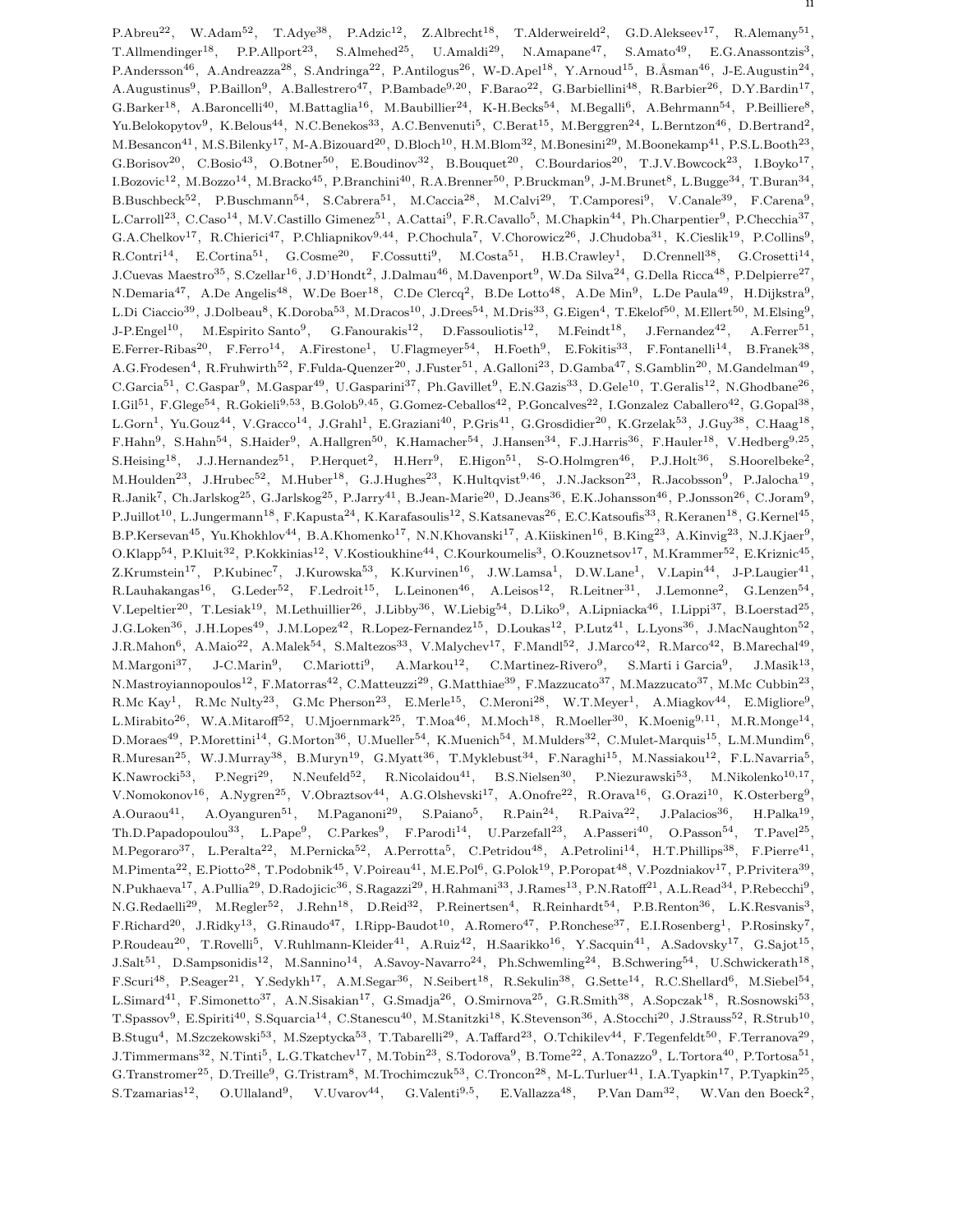W.K.Van Doninck<sup>2</sup>, J.Van Eldik<sup>9,32</sup>, A.Van Lysebetten<sup>2</sup>, N.van Remortel<sup>2</sup>, I.Van Vulpen<sup>32</sup>, G.Vegni<sup>28</sup>, L.Ventura<sup>37</sup>, W.Venus<sup>38,9</sup>, F.Verbeure<sup>2</sup>, P.Verdier<sup>26</sup>, M.Verlato<sup>37</sup>, L.S.Vertogradov<sup>17</sup>, V.Verzi<sup>28</sup>, D.Vilanova<sup>41</sup>, L.Vitale<sup>48</sup>, E.Vlasov<sup>44</sup>, A.S.Vodopyanov<sup>17</sup>, G.Voulgaris<sup>3</sup>, V.Vrba<sup>13</sup>, H.Wahlen<sup>54</sup>, A.J.Washbrook<sup>23</sup>, C.Weiser<sup>9</sup>, D.Wicke<sup>9</sup>, J.H.Wickens<sup>2</sup>, G.R.Wilkinson<sup>36</sup>, M.Winter<sup>10</sup>, M.Witek<sup>19</sup>, G.Wolf<sup>9</sup>, J.Yi<sup>1</sup>, O.Yushchenko<sup>44</sup>, A.Zalewska<sup>19</sup>, P.Zalewski<sup>53</sup>,  $D.Zavrtanik^{45}$ , E.Zevgolatakos<sup>12</sup>, N.I.Zimin<sup>17,25</sup>, A.Zintchenko<sup>17</sup>, Ph.Zoller<sup>10</sup>, G.Zumerle<sup>37</sup>, M.Zupan<sup>12</sup>

- <sup>6</sup>Centro Brasileiro de Pesquisas F´ısicas, rua Xavier Sigaud 150, BR-22290 Rio de Janeiro, Brazil
- and Depto. de Física, Pont. Univ. Católica, C.P. 38071 BR-22453 Rio de Janeiro, Brazil
- and Inst. de F´ısica, Univ. Estadual do Rio de Janeiro, rua S˜ao Francisco Xavier 524, Rio de Janeiro, Brazil
- <sup>7</sup>Comenius University, Faculty of Mathematics and Physics, Mlynska Dolina, SK-84215 Bratislava, Slovakia
- <sup>8</sup>Collège de France, Lab. de Physique Corpusculaire, IN2P3-CNRS, FR-75231 Paris Cedex 05, France
- <sup>9</sup>CERN, CH-1211 Geneva 23, Switzerland

- <sup>11</sup>Now at DESY-Zeuthen, Platanenallee 6, D-15735 Zeuthen, Germany
- <sup>12</sup>Institute of Nuclear Physics, N.C.S.R. Demokritos, P.O. Box 60228, GR-15310 Athens, Greece
- <sup>13</sup>FZU, Inst. of Phys. of the C.A.S. High Energy Physics Division, Na Slovance 2, CZ-180 40, Praha 8, Czech Republic
- $14$ Dipartimento di Fisica, Università di Genova and INFN, Via Dodecaneso 33, IT-16146 Genova, Italy

 $^{15}\rm{Institut}$ des Sciences Nucléaires, IN2P3-CNRS, Université de Grenoble 1, FR-38026 Grenoble Cedex, France

- <sup>16</sup>Helsinki Institute of Physics, HIP, P.O. Box 9, FI-00014 Helsinki, Finland
- <sup>17</sup>Joint Institute for Nuclear Research, Dubna, Head Post Office, P.O. Box 79, RU-101 000 Moscow, Russian Federation <sup>18</sup>Institut für Experimentelle Kernphysik, Universität Karlsruhe, Postfach 6980, DE-76128 Karlsruhe, Germany
- <sup>19</sup>Institute of Nuclear Physics and University of Mining and Metalurgy, Ul. Kawiory 26a, PL-30055 Krakow, Poland
- $^{20}$ Université de Paris-Sud, Lab. de l'Accélérateur Linéaire, IN2P3-CNRS, Bât. 200, FR-91405 Orsay Cedex, France
- <sup>21</sup>School of Physics and Chemistry, University of Lancaster, Lancaster LA1 4YB, UK
- $^{22}$ LIP, IST, FCUL Av. Elias Garcia, 14-1<sup>o</sup>, PT-1000 Lisboa Codex, Portugal
- <sup>23</sup>Department of Physics, University of Liverpool, P.O. Box 147, Liverpool L69 3BX, UK
- <sup>24</sup>LPNHE, IN2P3-CNRS, Univ. Paris VI et VII, Tour 33 (RdC), 4 place Jussieu, FR-75252 Paris Cedex 05, France
- $^{25}\rm{Department}$  of Physics, University of Lund, Sölvegatan 14, SE-223 63 Lund, Sweden

<sup>26</sup>Université Claude Bernard de Lyon, IPNL, IN2P3-CNRS, FR-69622 Villeurbanne Cedex, France

- $^{27}\rm{Univ.}$ d'Aix Marseille II CPP, IN2P3-CNRS, FR-13288 Marseille Cedex 09, France
- $^{28}$ Dipartimento di Fisica, Università di Milano and INFN-MILANO, Via Celoria 16, IT-20133 Milan, Italy
- <sup>29</sup>Dipartimento di Fisica, Univ. di Milano-Bicocca and INFN-MILANO, Piazza delle Scienze 2, IT-20126 Milan, Italy

 $^{30}{\rm Niels}$ Bohr Institute, Blegdamsvej 17, DK-2100 Copenhagen $\varnothing,$  Denmark

- <sup>31</sup>IPNP of MFF, Charles Univ., Areal MFF, V Holesovickach 2, CZ-180 00, Praha 8, Czech Republic
- <sup>32</sup>NIKHEF, Postbus 41882, NL-1009 DB Amsterdam, The Netherlands
- <sup>33</sup>National Technical University, Physics Department, Zografou Campus, GR-15773 Athens, Greece

<sup>34</sup>Physics Department, University of Oslo, Blindern, NO-1000 Oslo 3, Norway

- $\rm ^{35}Dpto.$  Fisica, Univ. Oviedo, Avda. Calvo Sotelo s/n, ES-33007 Oviedo, Spain
- <sup>36</sup>Department of Physics, University of Oxford, Keble Road, Oxford OX1 3RH, UK
- <sup>37</sup>Dipartimento di Fisica, Università di Padova and INFN, Via Marzolo 8, IT-35131 Padua, Italy
- <sup>38</sup>Rutherford Appleton Laboratory, Chilton, Didcot OX11 OQX, UK
- <sup>39</sup>Dipartimento di Fisica, Università di Roma II and INFN, Tor Vergata, IT-00173 Rome, Italy
- <sup>40</sup>Dipartimento di Fisica, Università di Roma III and INFN, Via della Vasca Navale 84, IT-00146 Rome, Italy
- <sup>41</sup>DAPNIA/Service de Physique des Particules, CEA-Saclay, FR-91191 Gif-sur-Yvette Cedex, France
- $^{42}\rm{Instituto}$ de Fisica de Cantabria (CSIC-UC), Avda. los Castros s/n, ES-39006 Santander, Spain
- <sup>43</sup>Dipartimento di Fisica, Università degli Studi di Roma La Sapienza, Piazzale Aldo Moro 2, IT-00185 Rome, Italy
- <sup>44</sup>Inst. for High Energy Physics, Serpukov P.O. Box 35, Protvino, (Moscow Region), Russian Federation
- <sup>45</sup>J. Stefan Institute, Jamova 39, SI-1000 Ljubljana, Slovenia and Laboratory for Astroparticle Physics, Nova Gorica Polytechnic, Kostanjeviska 16a, SI-5000 Nova Gorica, Slovenia,
- and Department of Physics, University of Ljubljana, SI-1000 Ljubljana, Slovenia
- $^{46}\rm{Fysikum},$  Stockholm University, Box 6730, SE-113 85 Stockholm, Sweden
- <sup>47</sup>Dipartimento di Fisica Sperimentale, Università di Torino and INFN, Via P. Giuria 1, IT-10125 Turin, Italy
- $^{48}{\rm Dipartimento}$ di Fisica, Università di Trieste and INFN, Via A. Valerio 2, IT-34127 Trieste, Italy
- and Istituto di Fisica, Università di Udine, IT-33100 Udine, Italy

<sup>49</sup>Univ. Federal do Rio de Janeiro, C.P. 68528 Cidade Univ., Ilha do Fundão BR-21945-970 Rio de Janeiro, Brazil <sup>50</sup>Department of Radiation Sciences, University of Uppsala, P.O. Box 535, SE-751 21 Uppsala, Sweden

- <sup>51</sup>IFIC, Valencia-CSIC, and D.F.A.M.N., U. de Valencia, Avda. Dr. Moliner 50, ES-46100 Burjassot (Valencia), Spain
- $52$ Institut für Hochenergiephysik, Österr. Akad. d. Wissensch., Nikolsdorfergasse 18, AT-1050 Vienna, Austria
- <sup>53</sup>Inst. Nuclear Studies and University of Warsaw, Ul. Hoza 69, PL-00681 Warsaw, Poland
- <sup>54</sup>Fachbereich Physik, University of Wuppertal, Postfach 100 127, DE-42097 Wuppertal, Germany

<sup>1</sup>Department of Physics and Astronomy, Iowa State University, Ames IA 50011-3160, USA <sup>2</sup>Physics Department, Univ. Instelling Antwerpen, Universiteitsplein 1, B-2610 Antwerpen, Belgium and IIHE, ULB-VUB, Pleinlaan 2, B-1050 Brussels, Belgium

and Faculté des Sciences, Univ. de l'Etat Mons, Av. Maistriau 19, B-7000 Mons, Belgium

<sup>3</sup>Physics Laboratory, University of Athens, Solonos Str. 104, GR-10680 Athens, Greece

<sup>&</sup>lt;sup>4</sup>Department of Physics, University of Bergen, Allégaten 55, NO-5007 Bergen, Norway

 $5$ Dipartimento di Fisica, Università di Bologna and INFN, Via Irnerio 46, IT-40126 Bologna, Italy

 $^{10}$ Institut de Recherches Subatomiques, IN2P3 - CNRS/ULP - BP20, FR-67037 Strasbourg Cedex, France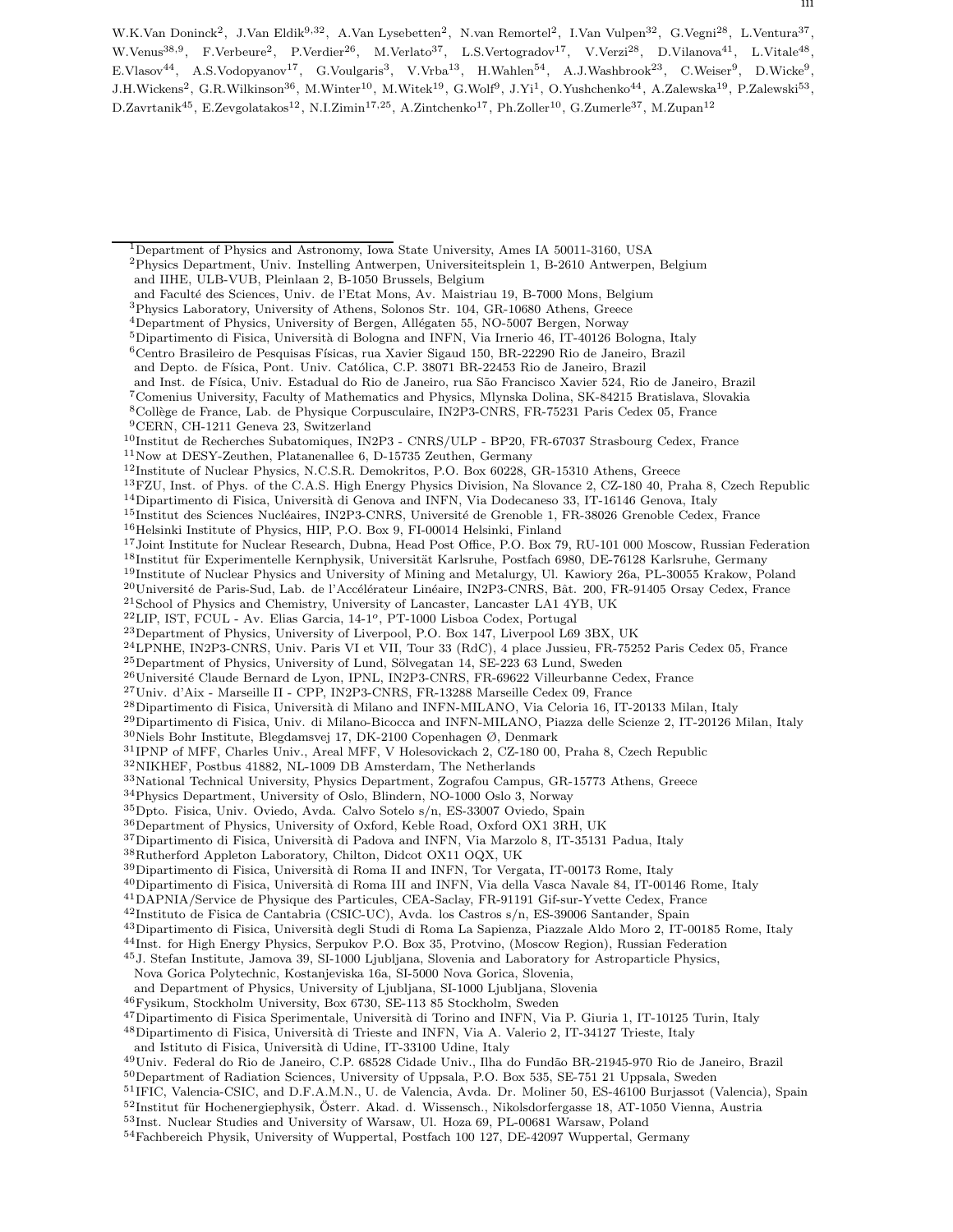## **1 Introduction**

Results are presented from the analyses of fermion–pair final states collected in 1997 and 1998 by the DELPHI experiment [1] at centre–of–mass energies,  $\sqrt{s}$ , close to 183 and 189 GeV. Measurements of cross–sections for inclusive hadronic, electron–positron pairs, muon–pair and tau–pair final states are given, together with leptonic forward–backward asymmetries. These results complement those obtained from data collected in 1995 and 1996 at lower collision energies from 130 to 172 GeV [2]. Polar angle distributions of  $\mu^+\mu^-$  and  $\tau^+\tau^-$  events recorded at  $\sqrt{s} \sim 183$  and 189 GeV are also given.

The measurements of the cross–sections and forward–backward asymmetries together with the results presented in [2] and from LEP running in the vicinity of the Z–resonance [3,4], are used to update the searches for new physics involving contact interactions, R-parity violating SUSY, and additional neutral gauge bosons given in [2]. In addition, the measurements presented in this paper are used to search for possible effects of gravity proposed in theories with large extra dimensions.

Results on fermion–pair production at LEP at collision energies from 130 to 189 GeV from the other LEP experiments together with limits derived from these results, can be found in [5].

The measurements of cross–sections, forward–backward asymmetries and angular distributions are given in section 2. The interpretations of the data are presented in section 3. A summary and conclusions are given in section 4. Further details concerning the data analysis, including the event selection and the theoretical and technical details of the searches for new physics can be found in [2].

## **2 Measurements of cross–sections and asymmetries**

## **2.1 Luminosity and centre–of–mass energy determination**

The luminosity analysis of the data collected during LEP operation in 1997 and 1998 followed closely the one described in [2]. The total experimental systematic uncertainty on the integrated luminosity determination amounts to 0.50%, to be combined with a 0.25% uncertainty reflecting the precision of the theoretical calculations underlying the computation of the cross–section visible in the luminometers. The luminosities for the analysis of the inclusive hadronic final states were 52.80 and 155.21 pb<sup>-1</sup> for  $\sqrt{s} \sim 183$ and 189 GeV respectively. Estimates of the mean centre–of–mass energies led to values of  $(182.65 \pm 0.05)$  and  $(188.63 \pm 0.05)$  GeV [6]. There are small differences in the luminosities and mean centre–of–mass energies for the other channels due to the selection of different running periods for analysis, based on the performance of the subdetectors of DELPHI.

## **2.2 Kinematical definition of signal**

Cross–sections and forward–backward asymmetry measurements are given for different ranges of the reduced centre–of-mass energy,  $\sqrt{s'}$ : for hadronic final states an *inclusive* sample,  $\sqrt{s'}/\sqrt{s} > 0.10$ , and a *non–radiative* sample,  $\sqrt{s'}/\sqrt{s} > 0.85$ ; for muon and tau final states an *inclusive* sample,  $\sqrt{s'} > 75$  GeV, and a *non–radiative* sample,  $\sqrt{s'}/\sqrt{s} > 75$  GeV, and a *non–radiative* sample,  $\sqrt{s'}/\sqrt{s} > 75$ 0.85. For electron–positron final states, a cut on the acollinearity<sup>1</sup> angle between the

The acollinearity angle between two particles is defined as  $\cos\theta_{acol} = -p_1 \cdot p_2/|p_1||p_2|$  where  $p_1$  and  $p_2$  are the 3– momenta of the particles.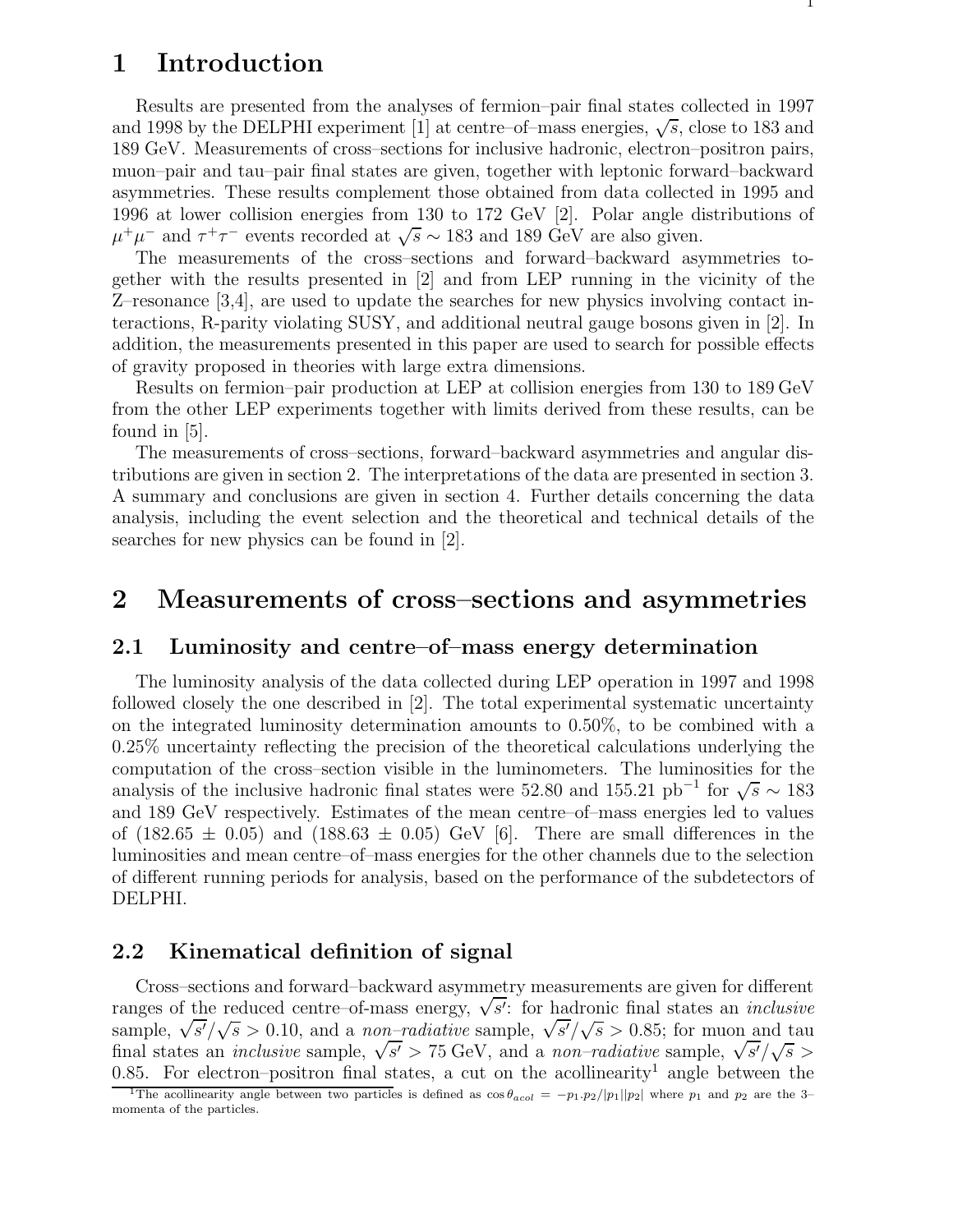|                                           | Energy(GeV) |            |  |
|-------------------------------------------|-------------|------------|--|
| Channel                                   | $\sim 183$  | $\sim 189$ |  |
| $e^+e^- \rightarrow q\bar{q}(\gamma)$     | 5806        | 15726      |  |
| $e^+e^- \rightarrow e^+e^-(\gamma)$       | 1109        | 2804       |  |
| $e^+e^- \rightarrow \mu^+\mu^-(\gamma)$   | 354         | 974        |  |
| $e^+e^- \rightarrow \tau^+\tau^-(\gamma)$ | 253         | 632        |  |

Table 1: The numbers of events used in the analyses of the different final states. For each channel, the values refer to the samples with  $\sqrt{s'/s} > 0.10$  for hadrons,  $\sqrt{s'} > 75$  for muon and tau pairs and  $\theta_{acol} < 20^{\circ}$  for electron–positron pairs.

electron and positron,  $\theta_{acol} < 20^{\circ}$ , was applied, corresponding approximately to a cut of  $\sqrt{s'}/\sqrt{s} > 0.85$ .

The methods of estimating  $\sqrt{s'}$  correspond to slightly different definitions of this variable. For  $\mu^+\mu^-$  and the  $\tau^+\tau^-$  final states,  $\sqrt{s'}$  is the invariant mass of the muons or tau-leptons in the final state. For the inclusive hadronic final states, the estimated  $\sqrt{s'}$ can be treated in theoretical predictions to be the invariant mass of the s-channel propagator.

For the  $e^+e^-$  final state the measured cross–sections and forward–backward asymmetries are for the electron and positron both within the acceptance  $44° < \theta < 136°$ . For the  $\mu^+\mu^-$  and  $\tau^+\tau^-$  final states, the cross-sections and asymmetries were extrapolated to  $4\pi$  acceptance using samples of events generated with KORALZ [11]. In the calculations of KORALZ there is no interference between initial state and final state radiation. Corrections to the extrapolation for this interference were determined using the semi-analytical calculations of ZFITTER [12], in which the interference was computed to  $\mathcal{O}(\alpha)$ , and applied to the results. To account for missing higher order corrections, a systematic uncertainty of half the correction was taken. For the inclusive hadronic states, where the events are selected over the full solid angle, any correction for the interference between initial and final state radiation was estimated to be negligibly small compared to the precision of the measurement.

#### **2.3 Improvements to analyses**

The analyses of cross–sections for  $e^+e^-$ ,  $\mu^+\mu^-$ ,  $\tau^+\tau^-$  and inclusive hadronic final states and forward–backward asymmetries for leptonic final states were similar to the ones performed at lower energies and the details, such as the event selection, and the determination of the reduced energy  $(\sqrt{s'})$  can be found in [2], changes to each of the analyses are discussed below.

The distributions of  $\sqrt{s'}/\sqrt{s}$  obtained for the real and the simulated data are shown in Figure 1 for the muon, tau and inclusive hadronic channels for  $\sqrt{s} \sim 189 \text{ GeV}$ .

The numbers of events selected in the *inclusive* samples for each final state are given in Table 1. The efficiencies, the backgrounds from other channels and the backgrounds due to feed–up from the *inclusive* samples for the *non–radiative* event samples for each final states, are given in Table 2. Results are given in section 2.5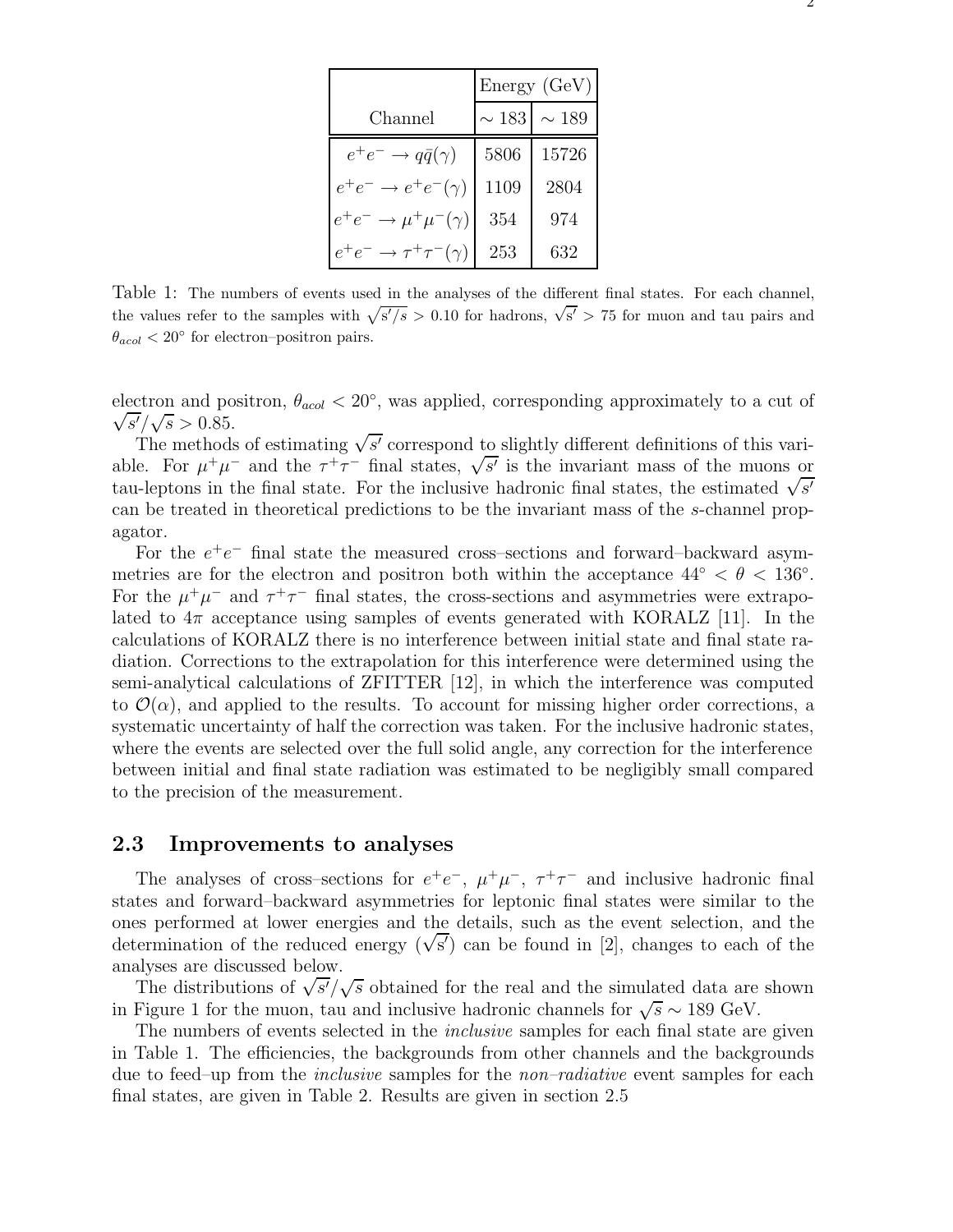

Figure 1: Distributions of the reconstructed reduced energy for the  $e^+e^- \to \mu^+\mu^-(\gamma)$ ,  $e^+e^- \to \tau^+\tau^-(\gamma)$ and  $e^+e^- \to q\bar{q}(\gamma)$  processes at  $\sqrt{s} \sim 189$  GeV. The points stand for the data and the histograms represent the signal and background. The expected signals are simulated with the KORALZ generator [11] for the  $e^+e^-\to \mu^+\mu^-(\gamma)$  and  $e^+e^-\to \tau^+\tau^-(\gamma)$ , and with PYTHIA generator [7] for the  $e^+e^-\to q\bar{q}(\gamma)$  channel. The generator predictions were scaled to the ZFITTER [12] predictions for the total cross-sections and are normalised to the luminosities of the data sets analysed.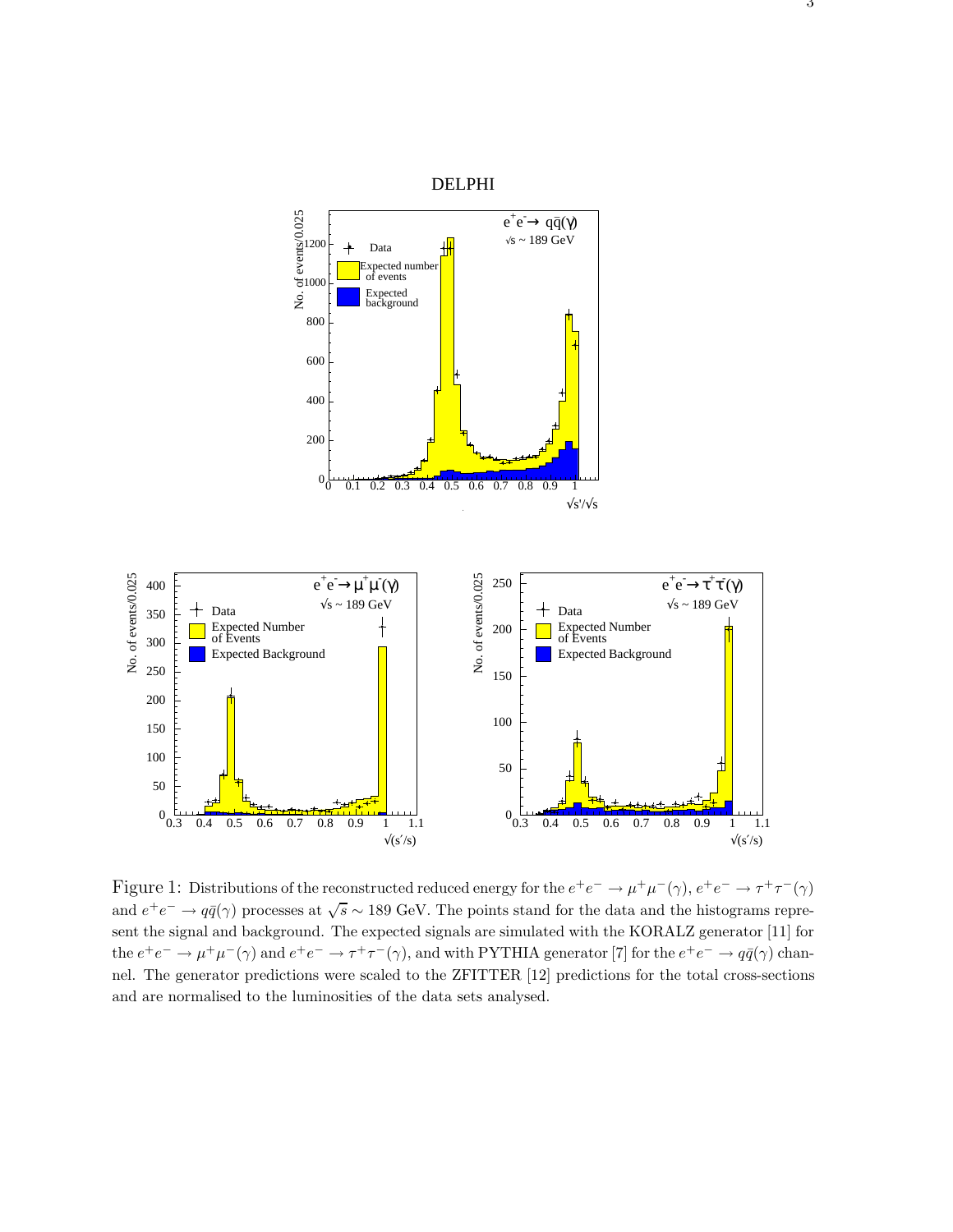|                                    | Energy     | Efficiency | Background Feed-up |        |
|------------------------------------|------------|------------|--------------------|--------|
| Channel                            | (GeV)      | $(\%)$     | $(\%)$             | $(\%)$ |
| $e^+e^- \rightarrow q\overline{q}$ | $\sim 183$ | 92.6       | 30.6               | 10.5   |
|                                    | $\sim$ 189 | 92.6       | 33.2               | 10.5   |
| $e^+e^- \rightarrow e^+e^-$        | $\sim 183$ | 96.8       | 0.2                | 0.8    |
|                                    | $\sim$ 189 | 97.9       | 0.2                | 0.8    |
| $e^+e^- \rightarrow \mu^+\mu^-$    | $\sim$ 183 | 89.0       | 1.0                | 1.8    |
|                                    | $\sim$ 189 | 92.3       | 0.5                | 2.2    |
| $e^+e^- \rightarrow \tau^+\tau^-$  | $\sim$ 183 | 52.2       | 14.2               | 5.6    |
|                                    | $\sim$ 189 | 53.2       | 15.5               | 6.2    |

Table 2: The efficiency, backgrounds and feed–up from the inclusive samples in the non–radiative samples of events selected in each of the channels.

|                          |            |      |      | $\sqrt{s}$ $\left  \Delta \sigma^h / \sigma^h \right  \Delta \sigma^e / \sigma^e \left  \Delta \sigma^\mu / \sigma^\mu \right  \Delta \sigma^\tau / \sigma^\tau \left  \Delta \text{A}_{\text{FB}}{}^e \right  \Delta \text{A}_{\text{FB}}{}^\mu \left  \Delta \text{A}_{\text{FB}}{}^\tau \right $ |      |               |           |           |
|--------------------------|------------|------|------|-----------------------------------------------------------------------------------------------------------------------------------------------------------------------------------------------------------------------------------------------------------------------------------------------------|------|---------------|-----------|-----------|
|                          | GeV        | $\%$ | $\%$ | $\%$                                                                                                                                                                                                                                                                                                | $\%$ | $10^{-3}$     | $10^{-3}$ | $10^{-3}$ |
| $Non-radiative \sim 183$ |            | 1.6  | 1.0  | 2.5                                                                                                                                                                                                                                                                                                 | 2.9  | $^{+10}_{-3}$ | 4         | 16        |
|                          | $\sim$ 189 | 1.8  | 1.0  | 1.7                                                                                                                                                                                                                                                                                                 | 3.0  | $^{+10}_{-3}$ | 3         | 15        |
| Inclusive                | $\sim 183$ | 1.1  |      | 2.5                                                                                                                                                                                                                                                                                                 | 3.8  |               | 2         | 16        |
|                          | $\sim 189$ | 1.1  |      | 1.4                                                                                                                                                                                                                                                                                                 | 4.1  |               | 2         | 15        |

Table 3: Systematic uncertainties of the total and non–radiative cross–section and forward–backward asymmetry measurements for the different final states. "Non–radiative" refers to  $\sqrt{s'}/\sqrt{s} > 0.85$  for muon, tau and hadronic final states, and  $\theta_{acol} < 20^{\circ}$  for electron–positron pairs. "Inclusive" refers to  $\sqrt{s'}/\sqrt{s}$  > 0.10 for the hadronic final states and to  $\sqrt{s'}$  > 75 GeV for the muon and tau final states.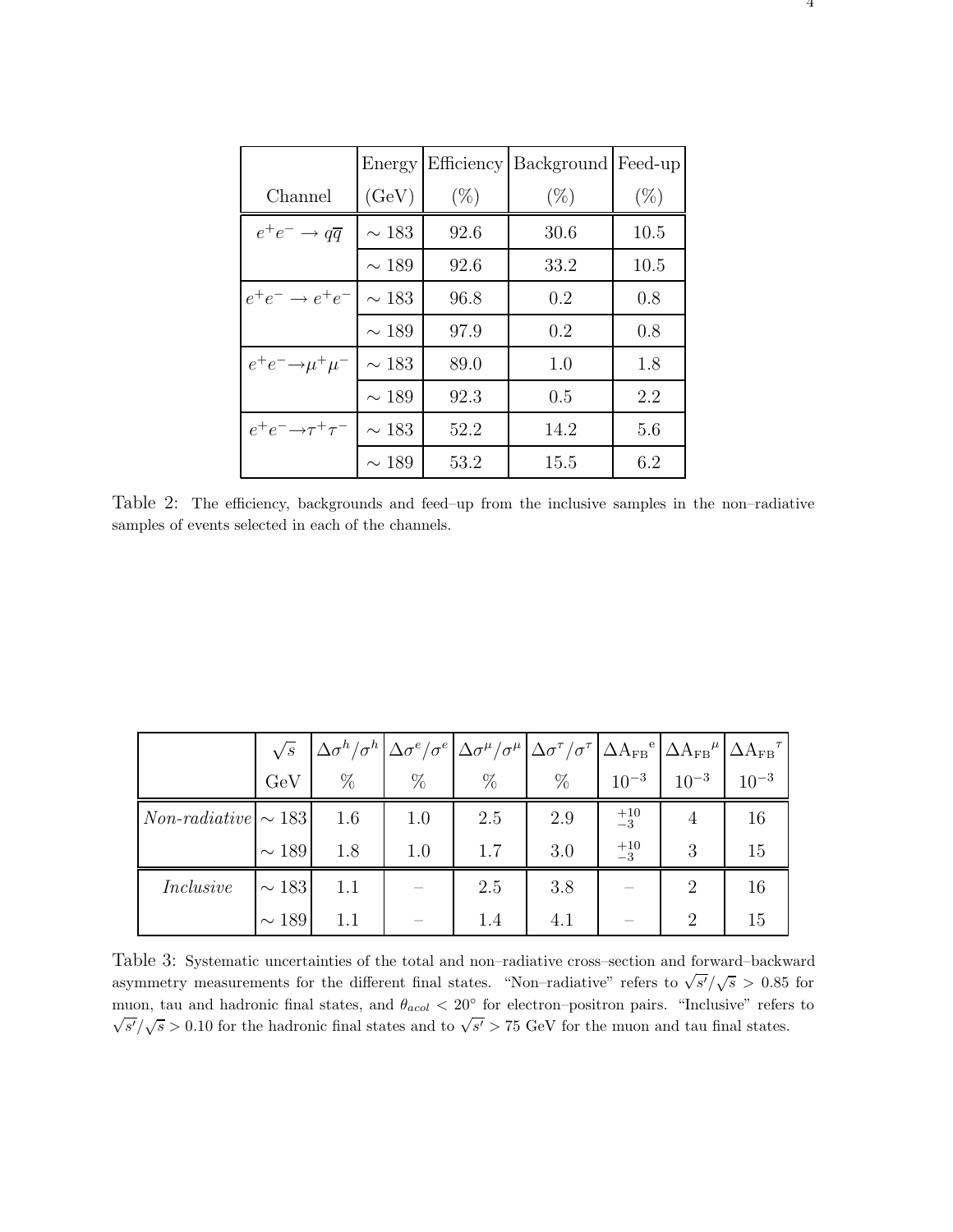#### **2.3.1 Inclusive hadronic final states**

A new cut was added. Events were only selected if their total transverse energy<sup>2</sup> was measured to be greater than 20% of the collision energy. This cut improves the rejection of two–photon collisions. The sum of the energies of the charged particles in an event was now required to be greater than 10% of the collision energy, relaxing the cut from the previous analysis.

The selection efficiencies and backgrounds were determined from simulated events. The four–fermion background was determined from events generated by PYTHIA [7] and EXCALIBUR [8]. The size of the background predicted by the two generators was found to be in good agreement; residual differences were taken into account in the systematic uncertainty on the measurement. The main background contributions to the cross–section measurement at 183 (189) GeV came from W-pair production with a contribution of  $13.7 \pm 0.3$  pb  $(14.7 \pm 0.3$  pb) to the total cross–section and  $8.3 \pm 0.2$  pb  $(8.9 \pm 0.2$  pb) to the non–radiative cross–section. The combined production of  $Z$ –pair and  $Ze^+e^-$  events was expected to contribute  $2.8 \pm 0.5$  pb  $(3.4 \pm 0.5$  pb) to the total cross–section and  $0.8 \pm 0.3$  pb  $(1.1 \pm 0.2$  pb) to the non-radiative event sample. Using samples of events generated with the TWOGAM [9] and BDKRC [10] generators, two–photon collisions were found to contribute significantly only to the total cross–section measurement for which there remains  $1.8 \pm 0.2$  pb after event selection cuts at both 183 and 189 GeV.

### 2.3.2  $e^+e^-$  final states

In [2] results were presented for two different cuts on the acollinearity angle between the electron and positron,  $\theta_{acol} < 90^{\circ}$  and  $\theta_{acol} < 20^{\circ}$ . In this paper, results are given for  $\theta_{acol}$  < 20° only, which is the sample with the highest sensitivity to the models of physics beyond the Standard Model considered in this paper.

### 2.3.3  $\mu^+\mu^-$  final states

Two improvements were made for the analysis of the data collected at  $\sqrt{s} \sim 189 \text{ GeV}$ . The significant increase in the luminosity at this energy made it possible to measure the efficiency of the track reconstruction and muon identification efficiency from the data, exploiting the nearly back–to–back topology of the events with  $\sqrt{s'}/\sqrt{s} > 0.85$  rather than relying on the efficiency determined from simulated events.

To do this, a sample of events with a high momentum muon was selected. The efficiency was then determined from the number of these events which did, or did not, contain a second reconstructed track or identified muon. The uncertainty on the combined track reconstruction and muon identification efficiency determined in this manner was  $\pm 1.0\%$ . The difference between the efficiency determined directly from simulation and that derived from the data at  $\sqrt{s} \sim 189$  GeV was ~ 2%. The efficiency determined from the simulation at  $\sqrt{s} \sim 183$  GeV was corrected down by the  $\sim 2\%$  difference measured at 189, and a systematic uncertainty of  $\pm 2\%$  was applied to the results at  $\sqrt{s} \sim 183$ GeV.

The polar angular coverage was extended from  $20^{\circ} < \theta < 160^{\circ}$  to  $14^{\circ} < \theta < 164^{\circ}$ , taking advantage of the increased luminosity to perform checks of the tracking and muon identification efficiency at extreme polar angles.

<sup>&</sup>lt;sup>2</sup>The total transverse energy is defined as  $E_T = \sum E_i |\sin \theta_i|$  where  $E_i$  is the energy and  $\theta_i$  is the polar angle of the i<sup>th</sup> particle in the event. DELPHI uses a right handed coordinate system in which the  $z$  axis is in the direction of the incoming electrons.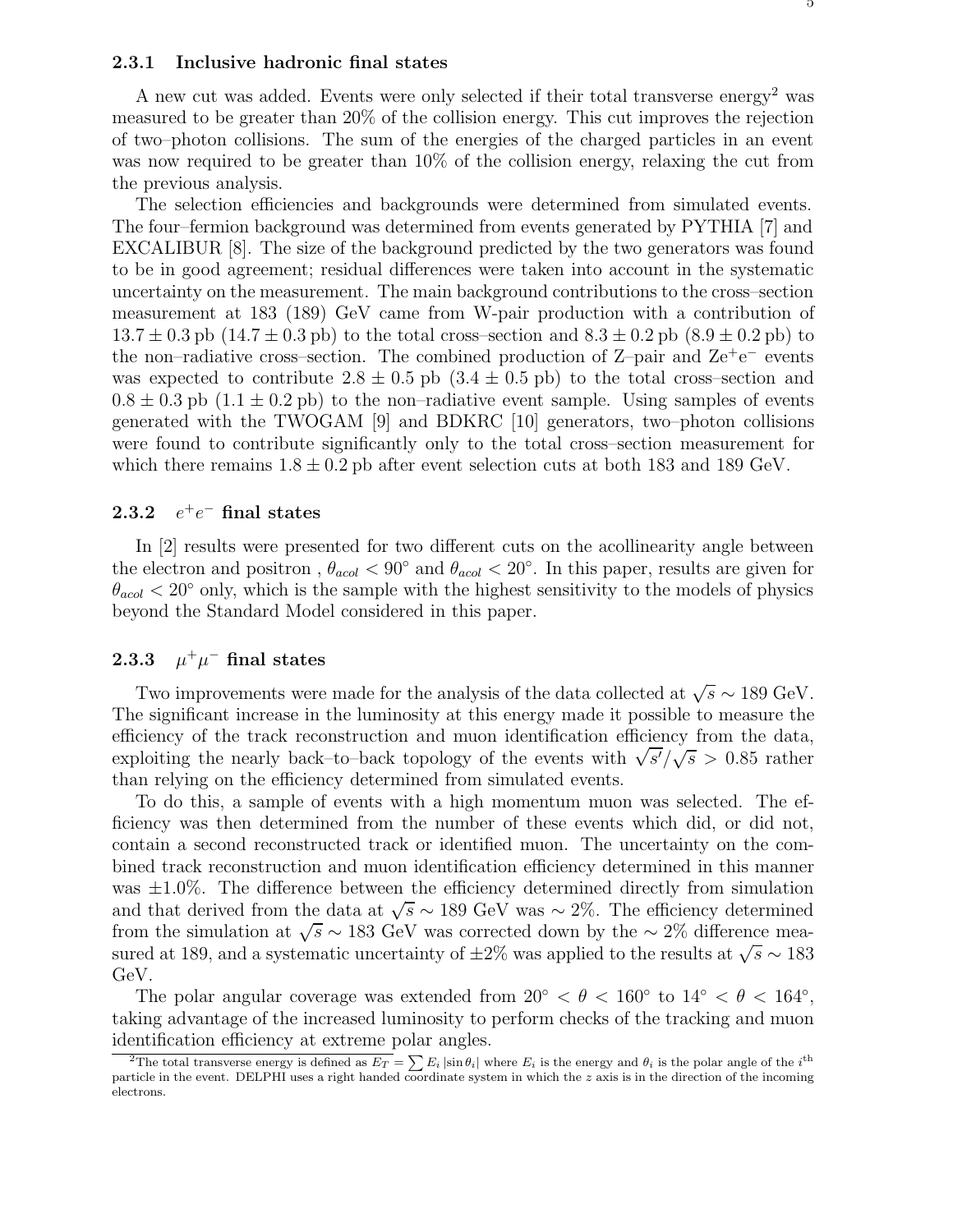The background coming from four–fermion final states, via  $W^+W^-$ , ZZ and  $Z\gamma^*$  production, was estimated from events generated by EXCALIBUR. The background from two–photon collisions was estimated from events generated using BDKRC.

## **2.3.4**  $\tau^+\tau^-$  final states

There were several small improvements to the analysis of the  $e^+e^- \to \tau^+\tau^-(\gamma)$  process. The acollinearity cut was placed at 0.3◦ instead of 0.5◦. Events with less than or equal to three charged particles in each hemisphere were included in the event selection ( in addition to the events with only one charge particle in one hemisphere and less less than six charged particles in the other hemisphere ) provided that the reconstructed invariant mass in each hemisphere was less than  $2 \text{ GeV}/c^2$ , consistent with being the decay products of  $\tau$  lepton. Both these changes improve the efficiency for the signal while not significantly increasing the levels of background.

The backgrounds were, as far as possible, estimated from the data by studying samples of events failing the specific cuts designed for rejection of a given background final state. The total systematic uncertainties on the cross–section and forward–backward asymmetry measurements for the different collision energies and channels are shown in Table 3.

In the determination of the forward–backward charge asymmetry of the  $\tau$  leptons, the scattering angle was taken as the polar angle of the highest momentum charged particle in the hemisphere determined to have originated from the negatively charged  $\tau$  lepton. The asymmetry was corrected for acceptance, background and for contamination due to radiative events from lower  $\sqrt{s'}$  values. The determined asymmetries and the associated uncertainties are given in Tables 4 and 3 for the different centre-of-mass energies.

### **2.4 Differential cross–sections**

In addition to the measurements of the cross–sections and asymmetries, measurements of the differential cross–sections,  $d\sigma/d\cos\theta$ , are given for the  $\mu^+\mu^-$  and  $\tau^+\tau^-$  final states for the *non–radiative* samples.

Figure 2 shows the numbers of events observed in bins of  $\cos \theta$  compared to simulations for each final state and each collision energy. For the  $\mu^+\mu^-$  final states the scattering angle  $\theta$  is the angle of the negative fermion with respect to the incoming electron in the laboratory frame, for the  $\tau^+\tau^-$  final states the angle was defined in the same way as mentioned above for the measurement of the forward–backward asymmetry. Results are given in section 2.5

## **2.5 Results of analyses**

The results of the cross–section and asymmetry measurements are presented in Table 4 together with theoretical predictions. The errors indicated are statistical only. Systematic errors due to the event selection and to the residual background subtraction are shown in Table 3. For the cross–section measurements, they must be added in quadrature to the uncertainty coming from the luminosity determination. The theoretical predictions in Table 4 are from the TOPAZ0 program [13] for electron–positron final states and ZFITTER program [12] for the other final states. The uncertainties on the theoretical predictions are estimated to be below 1%.

Some components of the systematic uncertainties are correlated between measurements in different channels and different energies. This is the case for the theoretical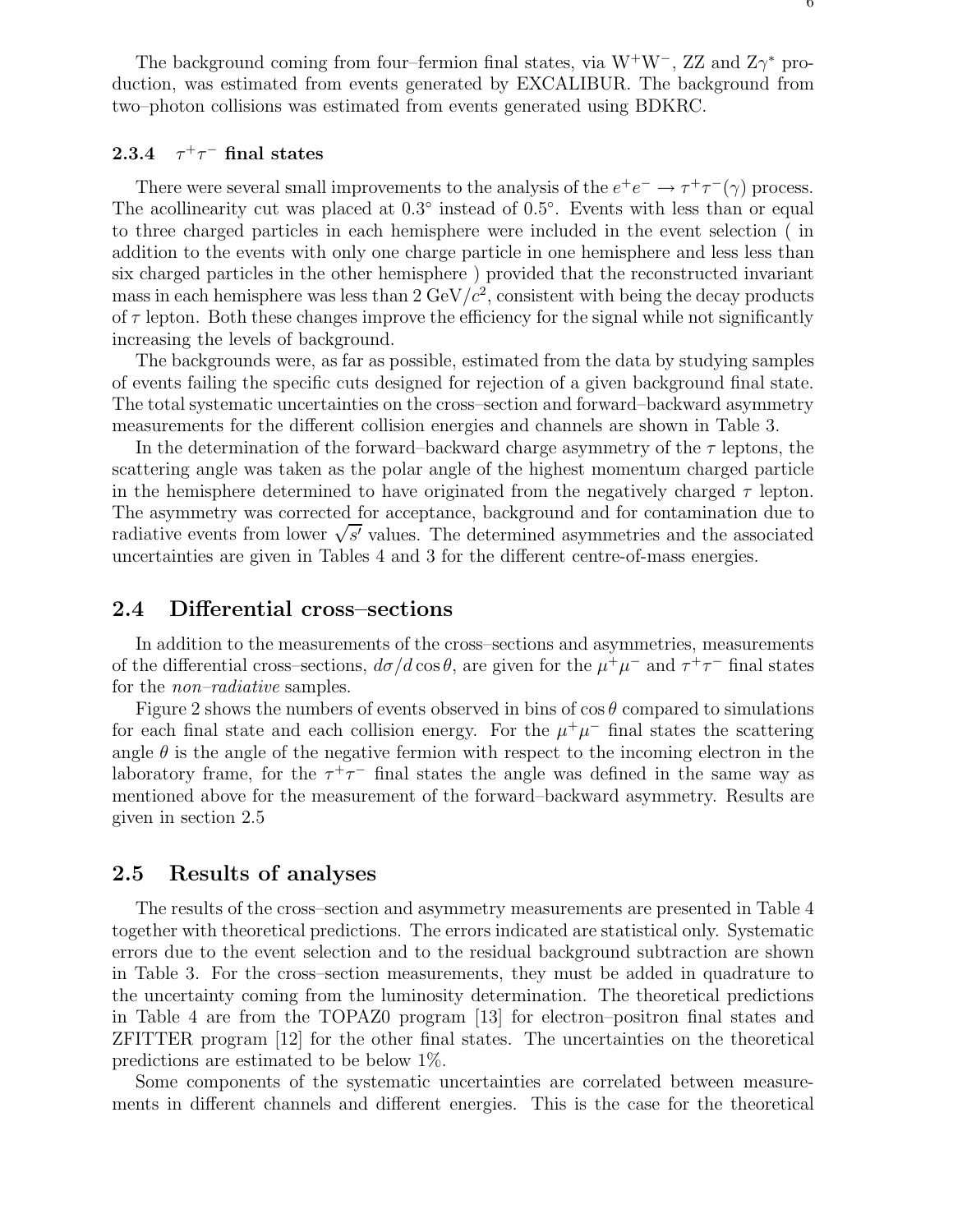7



Figure 2: The numbers of events observed as a function of  $\cos\theta$  for  $\mu^+\mu^-$  and  $\tau^+\tau^-$  final states at centre–of–mass energies of ∼ 183 and 189 GeV. The points stand for the data and the histograms represent the signal and background. The expected signals are simulated with the KORALZ [11] generator scaled to the ZFITTER [12] predictions and normalised to the luminosities of the data sets analysed.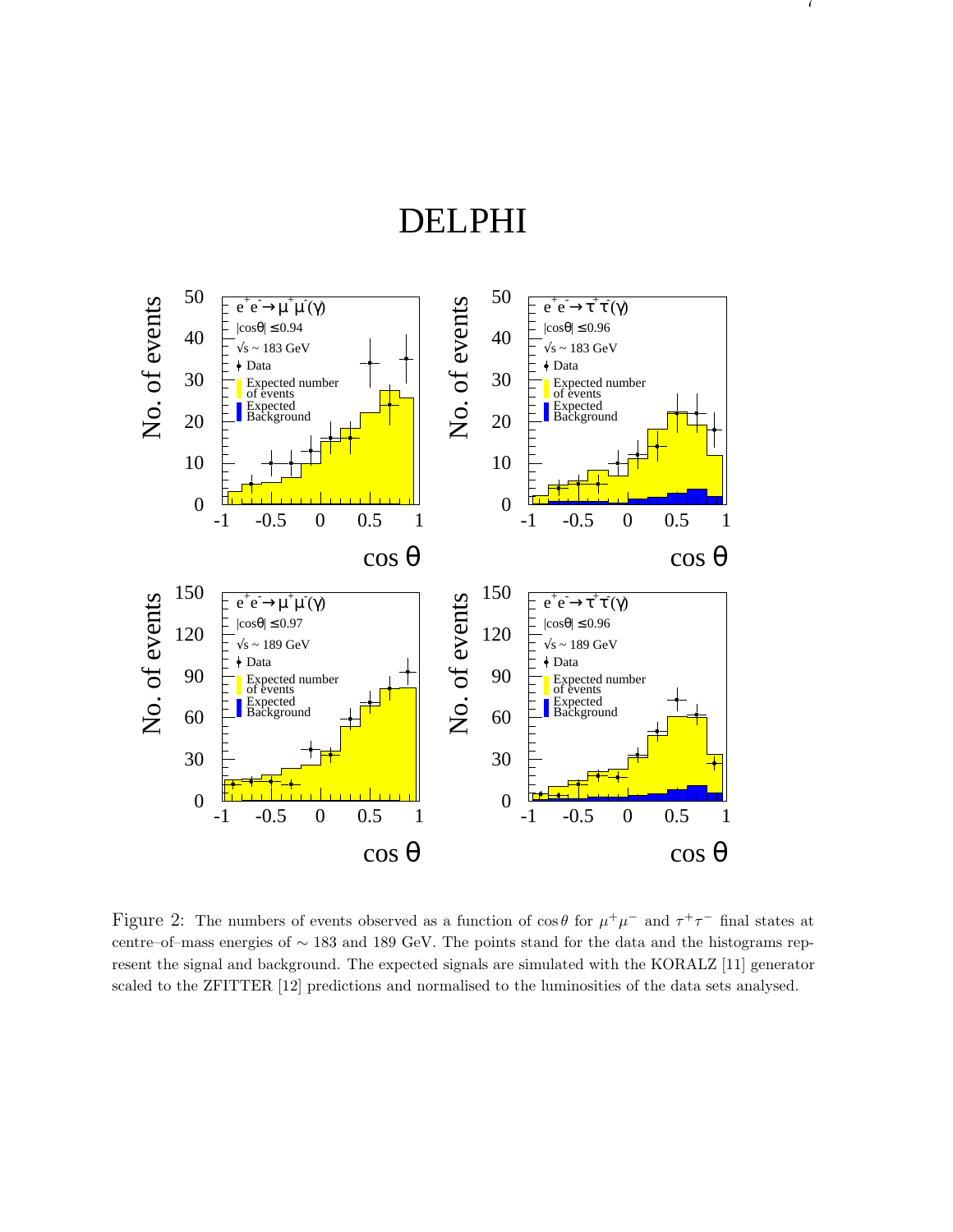uncertainty on the luminosity determination which is correlated between all cross-section measurements at all energies. For the  $\mu^+\mu^-$  final states, the uncertainty on the event selection efficiency is correlated between energy points. The uncertainty on the extrapolation to  $4\pi$  acceptance coming from the interference between initial and final state radiation is correlated between  $\mu^+\mu^-$  and  $\tau^+\tau^-$  final states and between energies. Given the estimated size of the correlations compared to the precision of the measurements these correlations are ignored.

Figure 3 shows the measured hadron, electron–positron pair, muon–pair and tau–pair cross–sections for all collision energies ranging from 130 up to 189 GeV from DELPHI. The forward–backward asymmetries for electron–positron pairs, muon–pairs and tau– pairs are shown in figure 4.

The results of the analyses of the differential cross–sections for  $\mu^+\mu^-$  and  $\tau^+\tau^-$  final states are tabulated, including statistical and systematic errors, in Table 5. The theoretical predictions are from the ZFITTER program, and have an uncertainty estimated to be below 1%.

For the  $e^+e^- \rightarrow \mu^+\mu^-$  channel the systematic errors quoted in Table 5 include correlated systematic uncertainties of 2% for the data at  $\sqrt{s} \sim 183 \text{ GeV}$  and 1% for the data at  $\sqrt{s}$  ∼ 189 GeV in the measured cross–sections for all bins of cos  $\theta$  arising from the determination of the track reconstruction and muon identification efficiencies which were applied as an overall correction to the efficiencies determined bin by bin in  $\cos \theta$  from simulated events.

Overall, no substantial departure of the measurements of fermion–pair production from the Standard Model predictions was found.

## **3 Physics beyond the Standard Model**

The data presented in this paper were used to improve the constraints on physics beyond the Standard Model given in section 6 of [2] for three sets of models: contact interactions between leptons, models including  $Z'$  bosons and R-parity violating sneutrino exchange. The theoretical bases of each of these models are discussed in section 5 of [2], the key points are summarised below. New limits for models which include gravity in extra dimensions are derived from the measurements of the differential cross–sections given in this paper. Unless otherwise stated the systematic errors on the measurements at LEP II energies have been added in quadrature with the statistical errors treating them as uncorrelated between measurements.

## **3.1 Contact interaction models**

Contact interactions between fermions can be parameterised as an effective Lagrangian with the form:

$$
\mathcal{L}_{eff} = \frac{g^2}{(1+\delta)\Lambda^2} \sum_{i,j=L,R} \eta_{ij} \overline{e}_i \gamma_\mu e_i \overline{f}_j \gamma^\mu f_j. \tag{1}
$$

where  $\Lambda$  is the characteristic energy scale of the interactions. Different choices of  $\eta_{ij}$  lead to 12 commonly studied models, referred to as LL, RR etc [14].

Fits were made using data at all energies from 130 to 189 GeV for  $e^+e^- \to e^+e^-, e^+e^- \to \mu^+\mu^-, e^+e^- \to \tau^+\tau^-$  channels and  $e^+e^- \to l^+l^-$ , a combination of all leptonic final states assuming lepton universality. The parameter fitted was  $\epsilon = 1/\Lambda^2$ .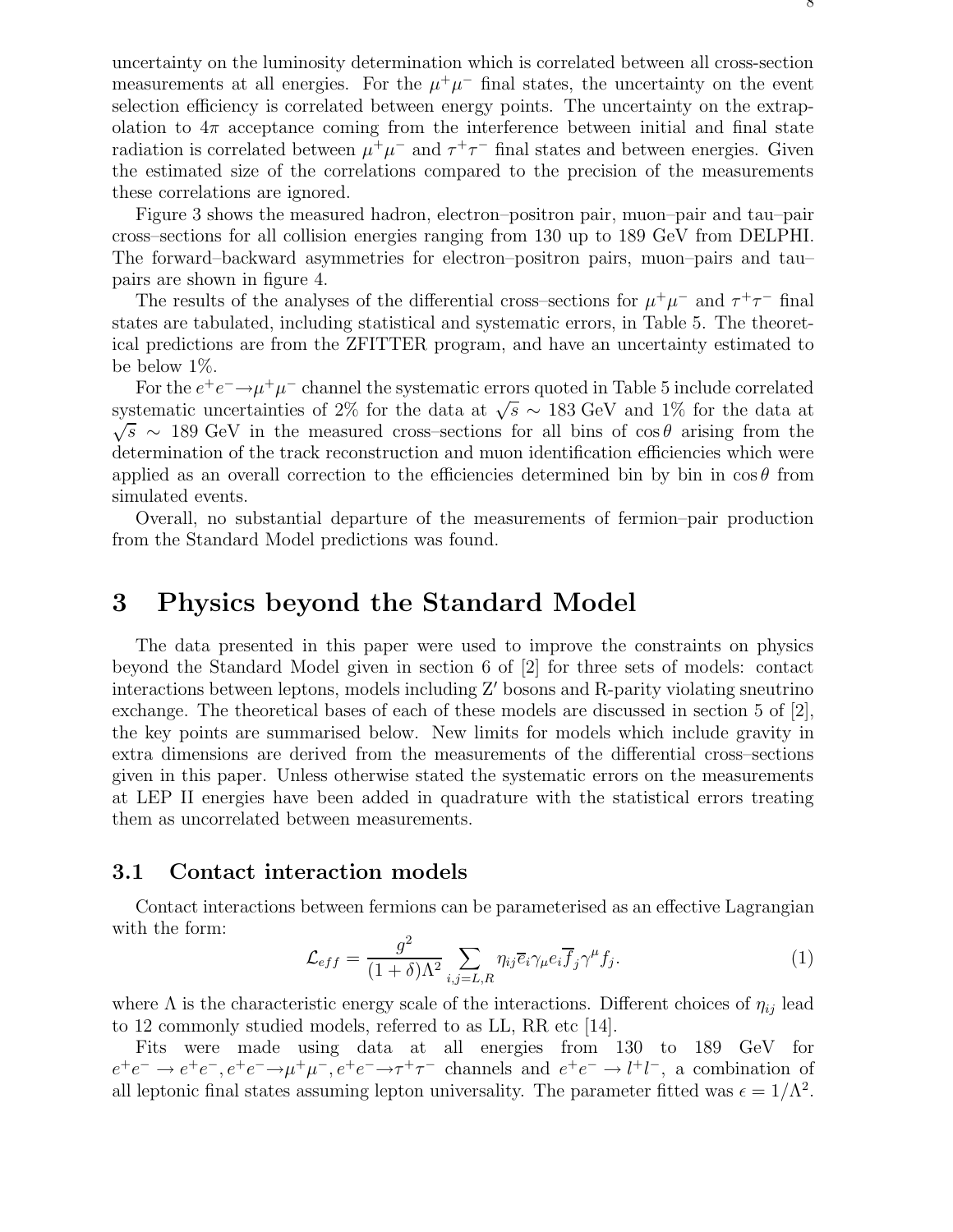|                                           | Energy (GeV)                                 | $\sim 183$                                                          | $\sim 189$        |
|-------------------------------------------|----------------------------------------------|---------------------------------------------------------------------|-------------------|
|                                           | $\sigma_{had}(pb) \sqrt{s'}/\sqrt{s} > 0.85$ | $25.8 \pm 0.8$                                                      | $22.1 \pm 0.5$    |
|                                           | Theory                                       | 23.8                                                                | 21.7              |
|                                           | $\sqrt{s'}/\sqrt{s} > 0.10$                  | $107.8 \pm 1.7$                                                     | $97.1 \pm 1.0$    |
|                                           | Theory                                       | 106.0                                                               | 97.4              |
| $\sigma_{\mu\mu}(pb)$                     | $\sqrt{s'}/\sqrt{s} > 0.85$                  | $3.58 \pm 0.28$                                                     | $3.04 \pm 0.15$   |
|                                           | Theory                                       | 3.31                                                                | 3.08              |
|                                           | $\sqrt{s'}$ > 75 GeV                         | $8.92 \pm 0.47$                                                     | $7.34 \pm 0.24$   |
|                                           | Theory                                       | 7.69                                                                | 7.15              |
| $\sigma_{\tau\tau}(pb)$                   | $\sqrt{s'}/\sqrt{s} > 0.85$                  | $3.48 \pm 0.39$                                                     | $3.21 \pm 0.22$   |
|                                           | <b>Theory</b>                                | 3.39                                                                | 3.16              |
|                                           | $\sqrt{s'}$ > 75 GeV                         | $9.12 \pm 0.73$                                                     | $7.35 \pm 0.39$   |
|                                           | <b>Theory</b>                                | 7.73                                                                | 7.18              |
| $A_{FB}{}^\mu$                            | $\sqrt{s'}/\sqrt{s} > 0.85$                  | $0.565 \pm 0.067$                                                   | $0.582 \pm 0.041$ |
|                                           | Theory                                       | 0.594                                                               | 0.588             |
|                                           | $\sqrt{s'}$ > 75 GeV                         | $0.289 \pm 0.051$                                                   | $0.362 \pm 0.032$ |
|                                           | <b>Theory</b>                                | 0.317                                                               | 0.308             |
| $A_{FB}{}^\tau$                           | $\sqrt{s'}/\sqrt{s} > 0.85$                  | $0.679 \pm 0.082$                                                   | $0.693 \pm 0.051$ |
|                                           | Theory                                       | 0.594                                                               | 0.587             |
|                                           | $\sqrt{s'}$ > 75 GeV                         | $0.296 \pm 0.081$                                                   | $0.420 \pm 0.050$ |
|                                           | <b>Theory</b>                                | 0.316                                                               | 0.315             |
| $\sigma_{ee}(pb)$                         | $\theta_{acol} < 20^{\circ}$                 | $25.6 \pm 0.8$                                                      | $22.6 \pm 0.4$    |
|                                           | Theory                                       | 24.7                                                                | 23.1              |
| $\ensuremath{\mathrm{A_{FB}}}^\mathrm{e}$ |                                              | $\theta_{acol}$ < 20° $\vert 0.814 \pm 0.017 \vert 0.810 \pm 0.010$ |                   |
|                                           | Theory                                       | 0.820                                                               | 0.821             |

Table 4: Results of the cross–section and asymmetry measurements for the different final states. The errors indicated are statistical only. Systematic errors related to the event selection and residual backgrounds are provided in Table 3. Those coming from the luminosity determination are given in the text. The hadronic, muon and tau results are corrected for all cuts, apart from the  $\sqrt{s'}$  cut.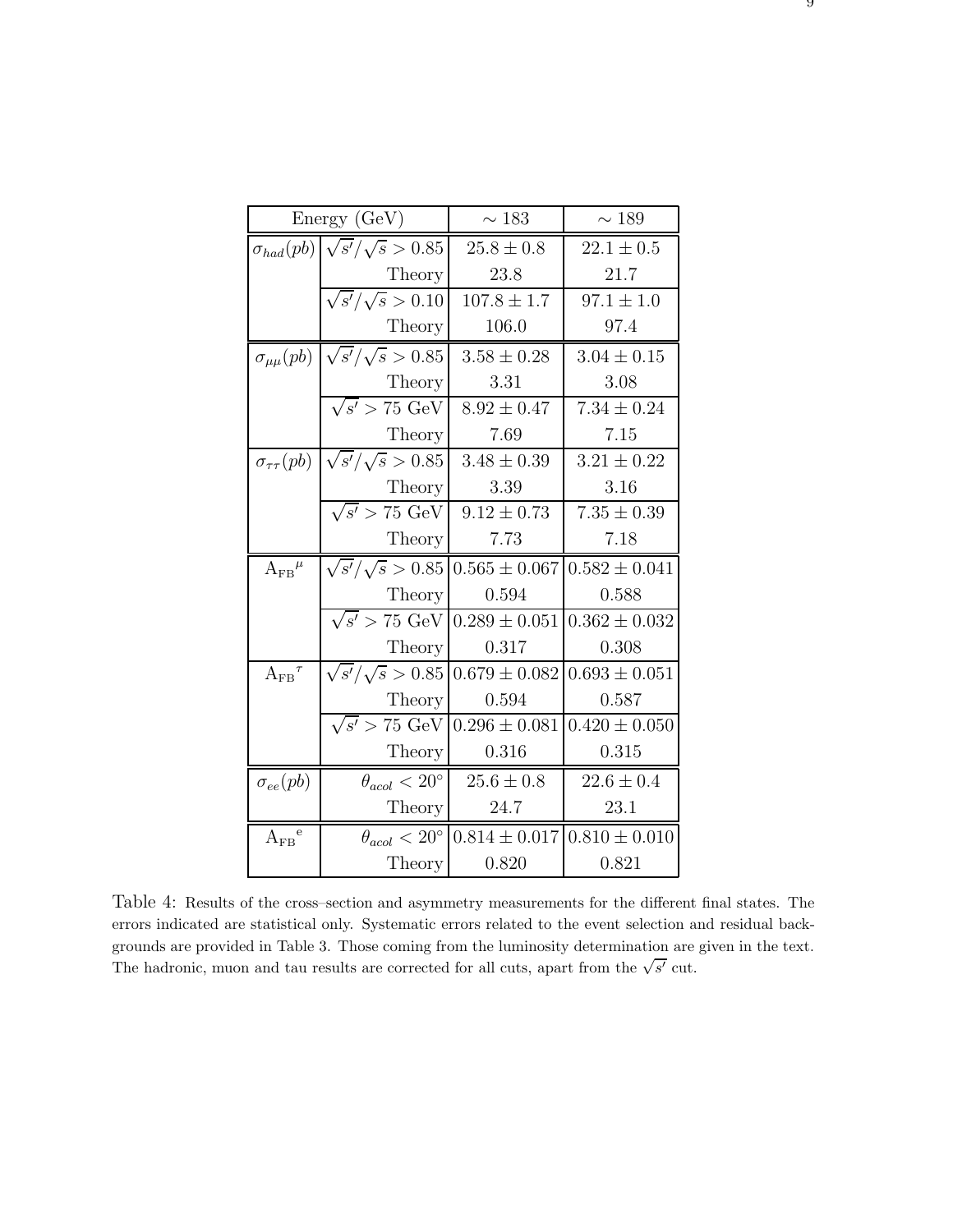

Figure 3: Cross–sections for the  $e^+e^- \to q\bar{q}(\gamma)$ ,  $\mu^+\mu^-(\gamma)$  and  $\tau^+\tau^-(\gamma)$  and  $e^+e^- \to e^+e^-(\gamma)$  processes measured at energies from 130 up to 189 GeV. The curves show the SM prediction of the TOPAZ0 program [13] for electron–positron final states and ZFITTER program [12] for the other final states. Solid points and solid lines represent the *non–radiative* selections, open points and dashed lines represent the *inclusive* selections.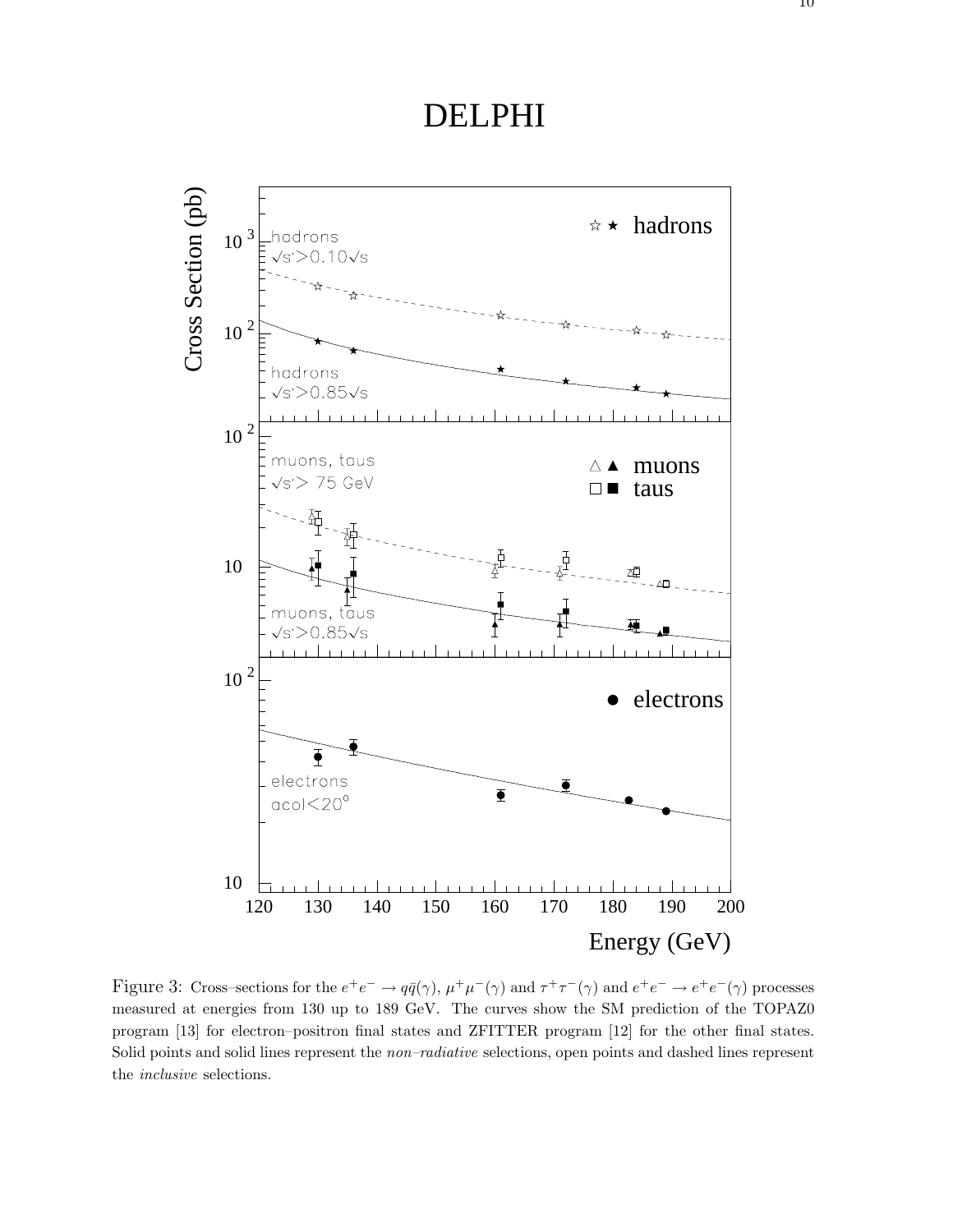

Figure 4: The forward–backward charge asymmetries in the reactions  $e^+e^- \to \mu^+\mu^-(\gamma)$ ,  $\tau^+\tau^-(\gamma)$  and  $e^+e^-(\gamma)$  measured at energies ranging from 130 to 189 GeV. The curves show the SM prediction of the TOPAZ0 program [13] for electron–positron final states and ZFITTER program [12] for the other final states. Solid points and solid lines represent the *non–radiative* selections, open points and dashed lines represent the *inclusive* selections.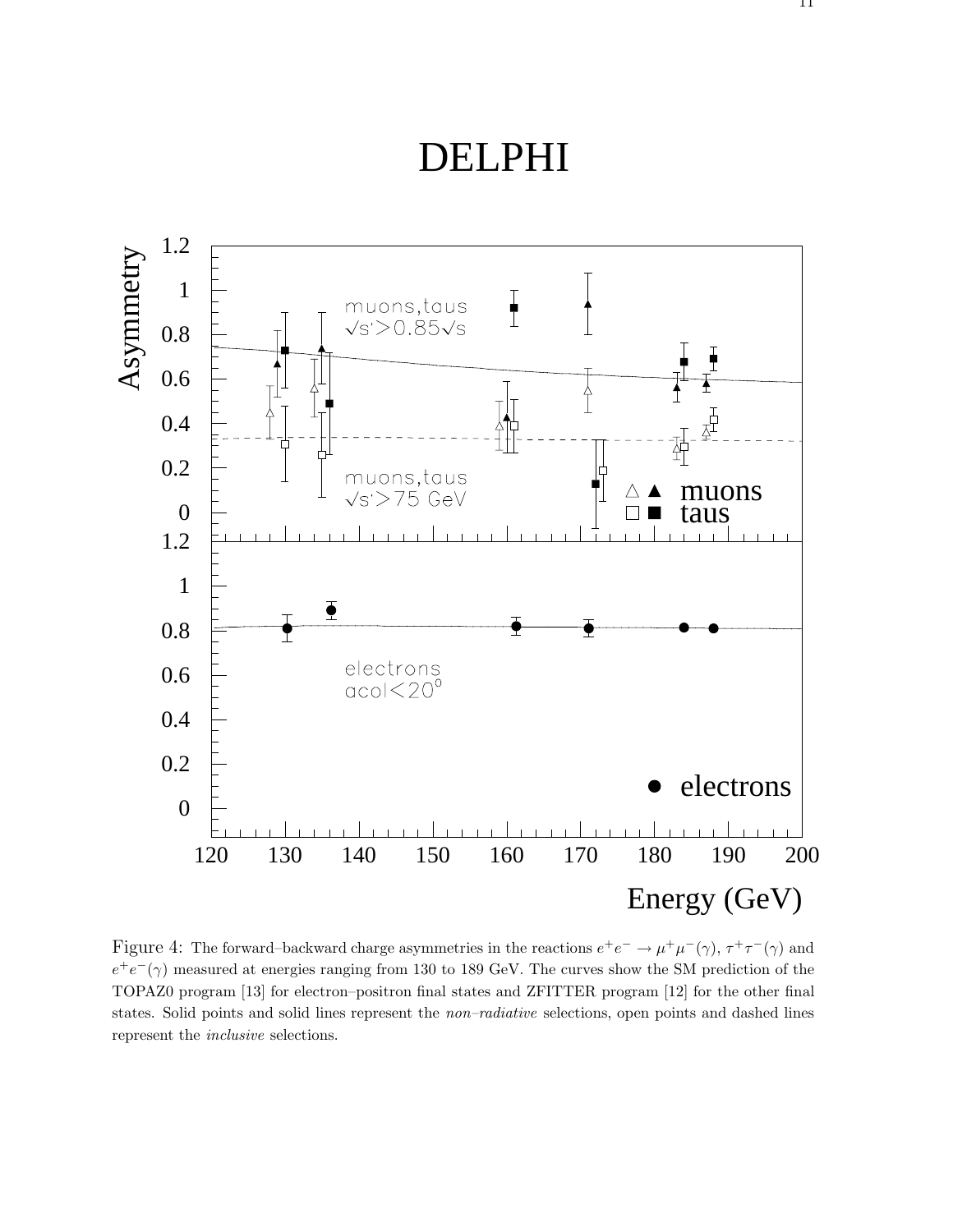| $e^+e^-\!\!\rightarrow\!\!\mu^+\mu^-\,(\sqrt{s}\sim 183\,\mathrm{GeV})$ |        |                                                                    |                 |        | $e^+e^-\!\!\rightarrow\!\! \tau^+\tau^ (\sqrt{s}\sim 183\text{ GeV})$ |
|-------------------------------------------------------------------------|--------|--------------------------------------------------------------------|-----------------|--------|-----------------------------------------------------------------------|
|                                                                         |        | $d\sigma/d\cos\theta$ (pb)                                         |                 |        | $d\sigma/d\cos\theta$ (pb)                                            |
| $\cos\theta$                                                            | Theory | Measurement                                                        | $\cos \theta$   | Theory | Measurement                                                           |
| $[-0.94,-0.80]$                                                         | 0.478  | $0.000 \pm 0.178 \pm 0.013$                                        | $[-0.96,-0.80]$ | 0.49   | $-0.13 \pm 0.24 \pm 0.04$                                             |
| $[-0.80,-0.60]$                                                         | 0.486  | $0.514 \pm 0.230 \pm 0.013$                                        | $[-0.80,-0.60]$ | 0.50   | $0.48 \pm 0.31 \pm 0.04$                                              |
| $[-0.60,-0.40]$                                                         | 0.576  | $0.989 \pm 0.313 \pm 0.024$                                        | $[-0.60,-0.40]$ | 0.60   | $0.52 \pm 0.28 \pm 0.04$                                              |
| $[-0.40,-0.20]$                                                         | 0.761  | $0.972 \pm 0.307 \pm 0.023$                                        | $[-0.40,-0.20]$ | 0.79   | $0.56 \pm 0.30 \pm 0.04$                                              |
| $[-0.20, 0.00]$                                                         | 1.045  | $1.298 \pm 0.360 \pm 0.032$                                        | $[-0.20, 0.00]$ | 1.08   | $1.62 \pm 0.54 \pm 0.12$                                              |
| [0.00, 0.20]                                                            | 1.428  | $1.591 \pm 0.398 \pm 0.039$                                        | [0.00, 0.20]    | 1.48   | $1.56 \pm 0.51 \pm 0.12$                                              |
| [0.20, 0.40]                                                            | 1.913  | $1.605 \pm 0.401 \pm 0.039$                                        | [0.20, 0.40]    | 1.97   | $1.65 \pm 0.51 \pm 0.12$                                              |
| [0.40, 0.60]                                                            | 2.503  | $3.377 \pm 0.579 \pm 0.081$                                        | [0.40, 0.60]    | 2.58   | $2.49 \pm 0.61 \pm 0.19$                                              |
| [0.60, 0.80]                                                            | 3.206  | $2.466 \pm 0.503 \pm 0.061$                                        | [0.60, 0.80]    | 3.31   | $3.91 \pm 1.00 \pm 0.29$                                              |
| [0.80, 0.94]                                                            | 4.078  | $4.978 \pm 0.841 \pm 0.119$                                        | [0.80, 0.96]    | 4.08   | $6.77 \pm 1.80 \pm 0.50$                                              |
|                                                                         |        |                                                                    |                 |        |                                                                       |
|                                                                         |        | $e^+e^-\rightarrow \mu^+\mu^-$ ( $\sqrt{s}\sim 189\,\mathrm{GeV})$ |                 |        | $e^+e^-\rightarrow \tau^+\tau^-$ ( $\sqrt{s}\sim 189\ {\rm GeV})$     |
|                                                                         |        | $d\sigma/d\cos\theta$ (pb)                                         |                 |        | $d\sigma/d\cos\theta$ (pb)                                            |
| $\cos\theta$                                                            | Theory | Measurement                                                        | $\cos \theta$   | Theory | Measurement                                                           |
| $[-0.97,-0.80]$                                                         | 0.465  | $0.495 \pm 0.143 \pm 0.008$                                        | $[-0.96,-0.80]$ | 0.48   | $0.58 \pm 0.34 \pm 0.05$                                              |
| $[-0.80,-0.60]$                                                         | 0.467  | $0.478{\pm0.128}{\pm0.008}$                                        | $[-0.80,-0.60]$ | 0.48   | $0.12 \pm 0.13 \pm 0.03$                                              |
| $[-0.60,-0.40]$                                                         | 0.546  | $0.448 \pm 0.120 \pm 0.007$                                        | $[-0.60,-0.40]$ | 0.56   | $0.48 \pm 0.16 \pm 0.04$                                              |
| $[-0.40,-0.20]$                                                         | 0.713  | $0.391 \pm 0.113 \pm 0.006$                                        | $[-0.40,-0.20]$ | 0.73   | $0.67 \pm 0.19 \pm 0.05$                                              |
| $[-0.20, 0.00]$                                                         | 0.971  | $1.287 \pm 0.212 \pm 0.021$                                        | $[-0.20, 0.00]$ | 1.00   | $0.75 \pm 0.22 \pm 0.06$                                              |
| [0.00, 0.20]                                                            | 1.322  | $1.129 \pm 0.197 \pm 0.018$                                        | [0.00, 0.20]    | 1.37   | $1.57 \pm 0.31 \pm 0.13$                                              |
| [0.20, 0.40]                                                            | 1.769  | $1.908 \pm 0.248 \pm 0.029$                                        | [0.20, 0.40]    | 1.83   | $2.05 \pm 0.32 \pm 0.16$                                              |

Table 5: The differential cross–sections for non–radiative  $\mu^+\mu^-$  and  $\tau^+\tau^-$  final states at centre–of–mass energies of ∼ 183 and 189 GeV. The errors shown are respectively the statistical and systematic components. The Standard Model expectations (SM) were computed with the ZFITTER program [12].

 $\begin{bmatrix} 0.40, 0.60 \end{bmatrix}$  2.39  $\begin{bmatrix} 2.96 \pm 0.39 \pm 0.23 \end{bmatrix}$ 

 $\begin{bmatrix} 0.60, 0.80 \end{bmatrix}$  3.06  $\begin{bmatrix} 3.26 \pm 0.51 \pm 0.26 \end{bmatrix}$ 

 $[0.80, 0.96]$  3.78  $\begin{array}{|c|c|c|c|c|c|c|c|c|c|c|} \hline 3.78 & 2.87 \pm 0.71 \pm 0.24 \\ \hline \end{array}$ 

 $\begin{array}{|c|c|c|c|c|c|c|c|} \hline 0.40, & 0.60 & 2.315 & 2.445 \pm 0.290 \pm 0.039 \\ \hline \end{array}$ 

 $[0.60, 0.80]$  2.968  $\Big| 2.927 \pm 0.325 \pm 0.048$ 

 $[0.80, 0.97]$  3.780  $\left( 3.986 \pm 0.413 \pm 0.065 \right)$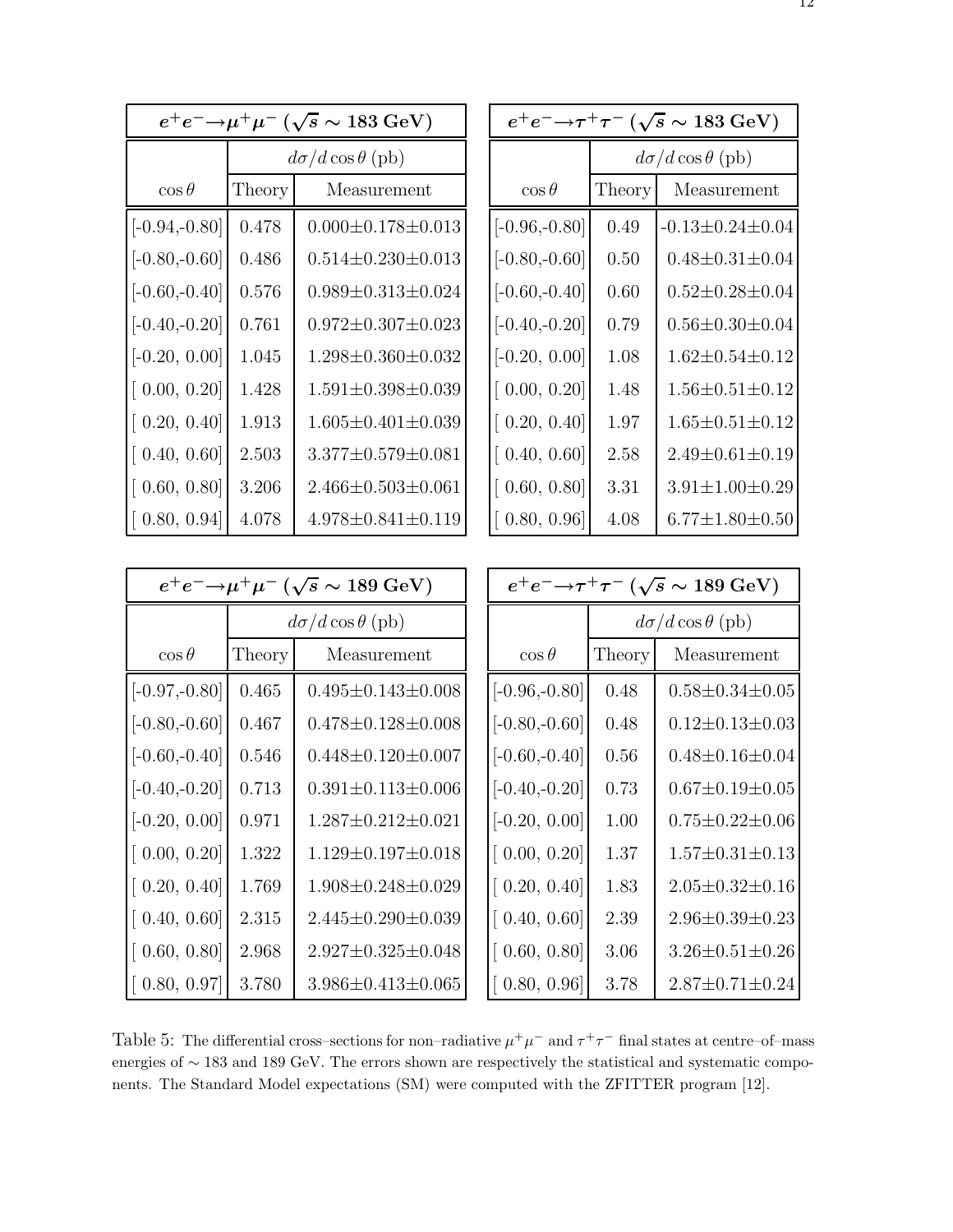## **3.2 Sneutrino exchange**

The second set of models consider possible s or t channel sneutrino  $(\tilde{\nu}_{\ell})$  exchange in R-parity violating supersymmetry [15]. The parameters of interest are the dimensionless couplings,  $\lambda_{ijk}$ , between the superfields of different generations, i, j and k, together with the mass of the sneutrino exchanged,  $m_{\tilde{\nu}}$ . The sneutrino width is not constrained within R-parity violating supersymmetry; a value of 1 GeV has been used [15].

For the  $e^+e^- \rightarrow \mu^+\mu^-$  and  $e^+e^- \rightarrow \tau^+\tau^-$  channels, in the case that only one  $\lambda$  value is non–zero there would only be *t*-channel sneutrino effects. The  $95\%$  confidence exclusion upper limits on  $\lambda$  are given in Table 7, assuming sneutrino masses of either 100 or 200 GeV/ $c^2$ . The limits are calculated by finding the value of  $\lambda$  for  $\chi^2 = \chi^2_{min} + 3.84$ . The limits are between 0.02 and 0.14 lower than those published in [2] depending on the channel and the mass assumed.

For the  $e^+e^- \rightarrow e^+e^-$  channel the resulting 95% limits on  $\lambda$ , are given in Figure 5(a), as a function of  $m_{\tilde{\nu}}$ . For the fits in the  $e^+e^- \to \mu^+\mu^-$  channel, assuming that  $\lambda_{131} =$  $\lambda_{232} = \lambda$ , the resulting 95% limits on  $\lambda$  are given in Figure 5(b). The exclusion contour for  $\lambda_{121} = \lambda_{233} = \lambda$ , using the  $e^+e^- \rightarrow \tau^+\tau^-$  channel, is shown in Figure 5(c). In each case, the exclusion contours are calculated by finding the value of  $\lambda$  for  $\chi^2 = \chi^2_{min} + 3.84$ for each value of  $m_{\gamma}$  separately. A coupling of  $\lambda > 0.1$  can be excluded for  $m_{\gamma}$  in the range 130 - 190  $\text{GeV}/c^2$  for all final states, extending the excluded region by approximately 20  $GeV/c^2$  compared to [2].

#### **3.3 Z***<sup>0</sup>* **-bosons**

Existing data from LEP1 and LEP2 and the cross–sections and asymmetries given here were used to fit the data to models including additional  $Z'$  bosons.

#### **3.3.1 Model dependent fits**

Fits were made to the mass of a  $Z'$ ,  $M_{Z'}$ , the mass of the Z,  $M_Z$ , and to the mixing angle between the two bosonic fields,  $\Theta_{ZZ'}$ , for 4 different models referred to as  $\chi$ ,  $\psi$ ,  $\eta$ and L-R [16]. The theoretical prediction made came from the ZEFIT package [18]. The fitted value of  $M<sub>z</sub>$  was found to be in agreement with the value found from fits to the data with no additional  $Z'$ . No evidence was found for the existence of a  $Z'-$ boson in any of the models. The 95% confidence level limits on  $M_{Z}$ , and  $\Theta_{ZZ}$ , were computed for the different model by determining the contours of the domain in the  $M_{Z'} - \Theta_{ZZ'}$  plane where  $\chi^2 < \chi^2_{min} + 5.99$  [19]. The allowed regions for  $M_{Z'}$  and  $\Theta_{ZZ'}$  are shown in Figure 6. The lower limits, shown in Table 8, on the Z' mass range from 310 to 440 GeV/ $c^2$ , an increase of between 70 and 190 GeV/ $c^2$  on the limits presented in [2], depending on the model.

In addition to the models considered in [2] a limit has been obtained on the mass and mixing of the  $Z'$  in the Sequential Standard Model [20]. This model proposes the existence of a  $Z'$  with exactly the same coupling to fermions as the standard  $Z$ . A limit of  $M_{Z'} > 710 \text{ GeV}/c^2$  is found at 95% confidence level.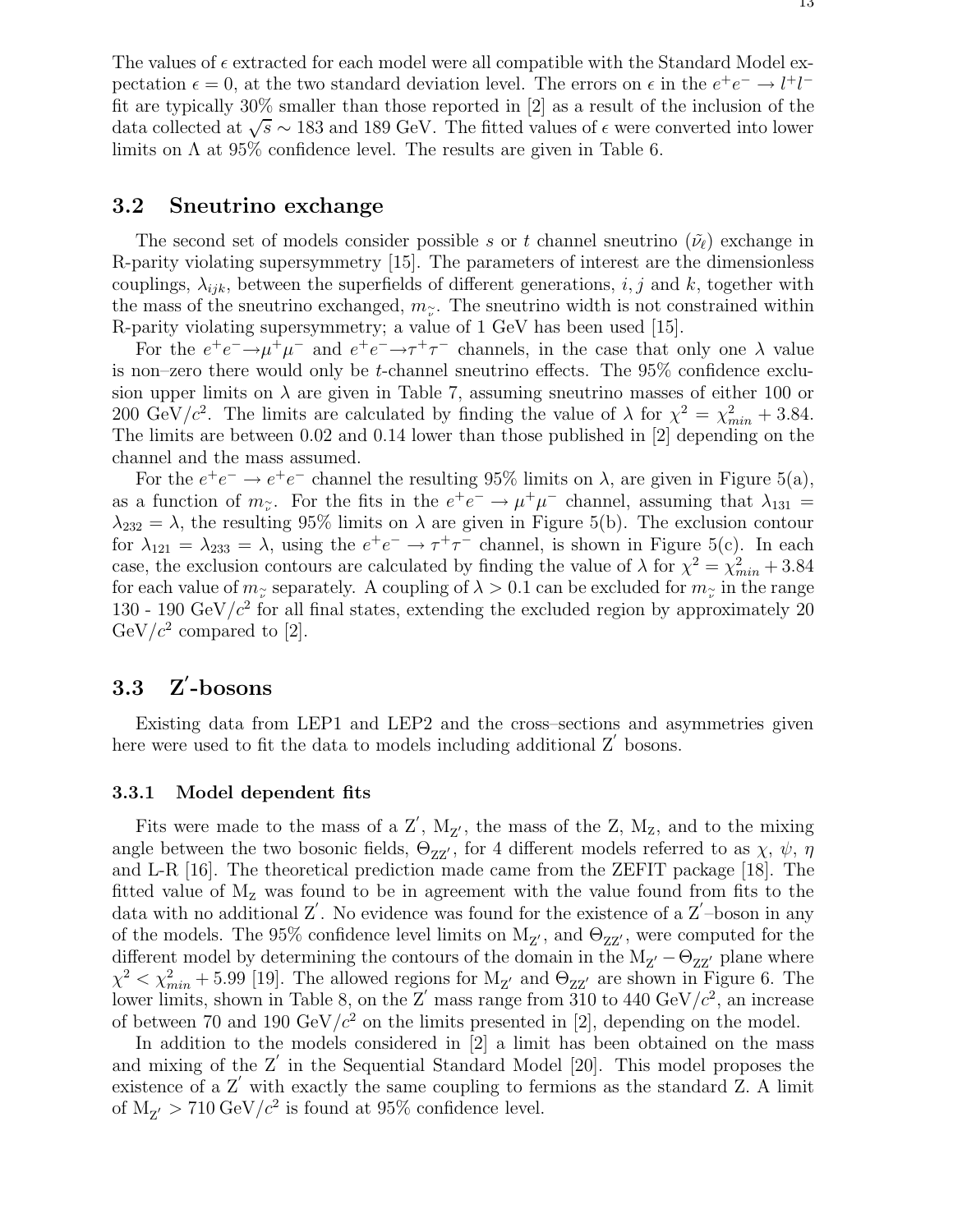| $e^+e^- \rightarrow e^+e^-$ |                                                                                                                                             |     |      |    | $e^+e^-\rightarrow \mu^+\mu^-$                                                                                                   |      |      |
|-----------------------------|---------------------------------------------------------------------------------------------------------------------------------------------|-----|------|----|----------------------------------------------------------------------------------------------------------------------------------|------|------|
|                             | Model $\left \frac{\epsilon^{+\sigma_+}}{\epsilon^{-\sigma_+}} (\text{TeV}^{-2})\right  \Lambda^+(\text{TeV})\right  \Lambda^-(\text{TeV})$ |     |      |    | Model $\left \frac{\epsilon-\sigma}{\epsilon-\sigma}(\text{TeV}^{-2})\right  \Lambda^+(\text{TeV})\right  \Lambda^-(\text{TeV})$ |      |      |
| LL                          | $0.016_{-0.020}^{+0.022}$                                                                                                                   | 4.4 | 5.4  | LL | $-0.002^{+0.013}_{-0.014}$                                                                                                       | 6.6  | 6.3  |
| RR                          | $0.016_{-0.020}^{+0.023}$                                                                                                                   | 4.3 | 5.3  | RR | $-0.002^{+0.014}_{-0.016}$                                                                                                       | 6.3  | 5.9  |
| <b>VV</b>                   | $0.002^{+0.005}_{-0.004}$                                                                                                                   | 9.8 | 11.7 | VV | $0.001^{+0.004}_{-0.006}$                                                                                                        | 10.9 | 10.1 |
| AA                          | $0.007^{+0.010}_{-0.014}$                                                                                                                   | 6.6 | 7.1  | AA | $-0.003^{+0.009}_{-0.005}$                                                                                                       | 9.1  | 9.2  |
| RL                          | $0.003_{-0.013}^{+0.018}$                                                                                                                   | 5.5 | 6.3  | RL | $-0.252^{+0.261}_{-0.016}$                                                                                                       | 2.1  | 1.9  |
| LR                          | $0.003_{-0.013}^{+0.018}$                                                                                                                   | 5.5 | 6.3  | LR | $-0.252^{+0.261}_{-0.016}$                                                                                                       | 2.1  | 1.9  |
|                             |                                                                                                                                             |     |      |    |                                                                                                                                  |      |      |

|           | $e^+e^-\rightarrow \tau^+\tau^-$                                                                                                                                        |     |     |    | $e^+e^- \rightarrow l^+l^-$                                                                                                                                             |      |      |
|-----------|-------------------------------------------------------------------------------------------------------------------------------------------------------------------------|-----|-----|----|-------------------------------------------------------------------------------------------------------------------------------------------------------------------------|------|------|
|           | Model $\left \frac{\epsilon^{+\sigma_+}_{-\sigma_-}(\text{TeV}^{-2})}{\epsilon^{-\sigma_-}(\text{TeV})}\right  \Lambda^+(\text{TeV})\left \Lambda^-(\text{TeV})\right $ |     |     |    | Model $\left \frac{\epsilon^{+\sigma_+}_{-\sigma_-}(\text{TeV}^{-2})}{\epsilon^{-\sigma_-}(\text{TeV})}\right  \Lambda^+(\text{TeV})\left \Lambda^-(\text{TeV})\right $ |      |      |
| LL        | $0.004^{+0.020}_{-0.022}$                                                                                                                                               | 5.2 | 5.4 | LL | $0.005^{+0.009}_{-0.011}$                                                                                                                                               | 7.3  | 7.8  |
| RR        | $0.004^{+0.023}_{-0.023}$                                                                                                                                               | 4.9 | 5.1 | RR | $0.004^{+0.011}_{-0.010}$                                                                                                                                               | 6.8  | 7.6  |
| <b>VV</b> | $-0.011^{+0.009}_{-0.006}$                                                                                                                                              | 9.0 | 7.0 | VV | $0.001^{+0.002}_{-0.004}$                                                                                                                                               | 14.5 | 12.7 |
| AA        | $0.019_{-0.009}^{+0.012}$                                                                                                                                               | 5.1 | 7.8 | AA | $0.006^{+0.005}_{-0.005}$                                                                                                                                               | 8.3  | 10.9 |
| RL        | $-0.163^{+0.100}_{-0.049}$                                                                                                                                              | 2.9 | 2.0 | RL | $-0.008^{+0.010}_{-0.011}$                                                                                                                                              | 7.6  | 6.2  |
| LR        | $-0.163^{+0.100}_{-0.049}$                                                                                                                                              | 2.9 | 2.0 | LR | $-0.008^{+0.010}_{-0.011}$                                                                                                                                              | 7.6  | 6.2  |

Table 6: Fitted values of  $\epsilon$  and 95% confidence lower limits on the scale,  $\Lambda$ , of contact interactions in the models discussed in the text, for  $e^+e^- \to e^+e^-$ ,  $e^+e^- \to \mu^+\mu^-$ ,  $e^+e^- \to \tau^+\tau^-$  final states and also for  $e^+e^-\rightarrow l^+l^-$  in which lepton universality is assumed for the contact interactions. The errors on  $\epsilon$  are statistical only. The models are defined in [14].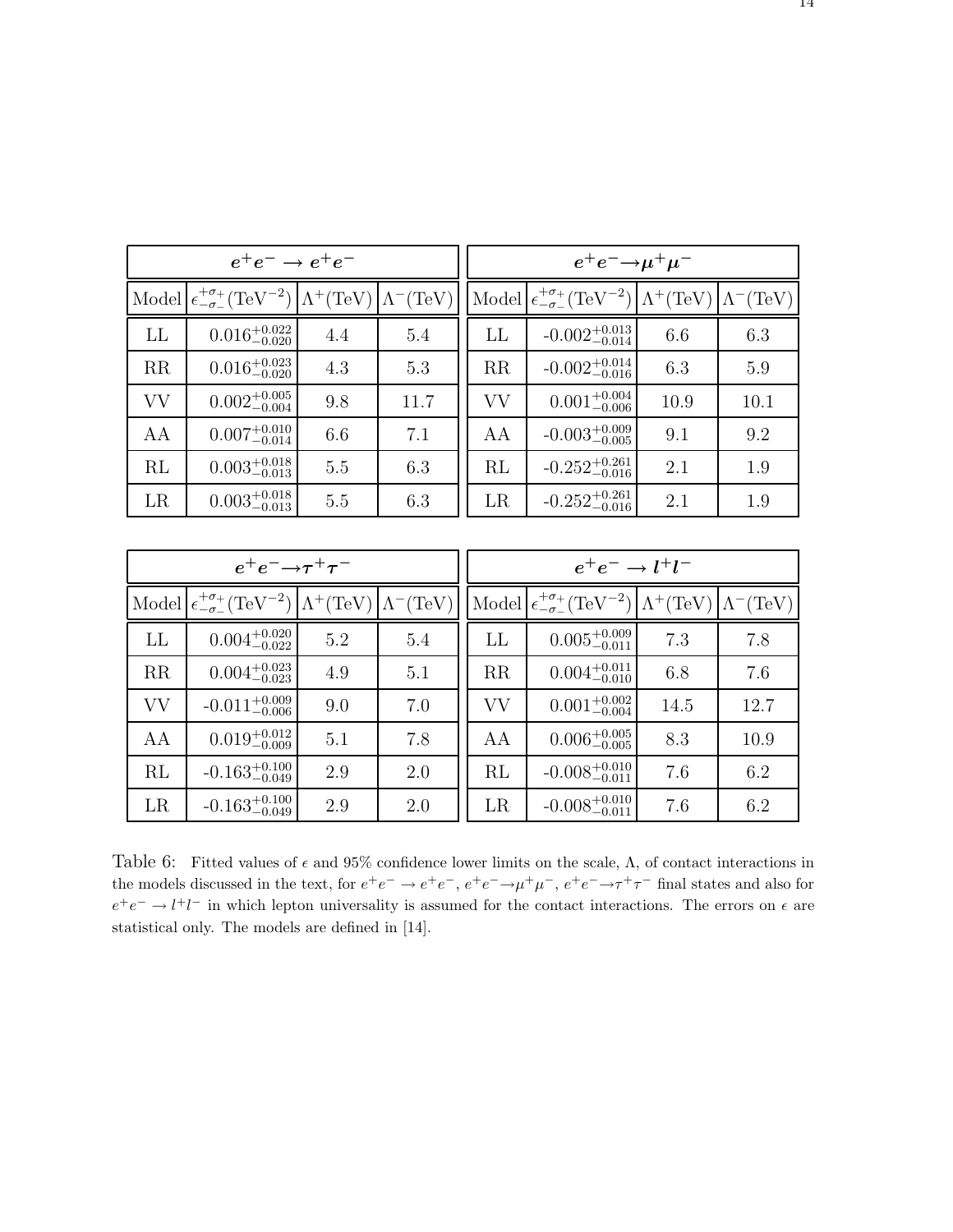DELPHI



Figure 5: The 95% exclusion limits for (a)  $\lambda_{121}$  (or  $\lambda_{131}$ ), as a function of  $m_{\tilde{\nu}}$ , obtained from the  $e^+e^- \to e^+e^-$  channel; (b)  $\lambda_{131} = \lambda_{232} = \lambda$ , as a function of  $m_\gamma$ , obtained from the  $e^+e^- \to \mu^+\mu^$ channel; (c)  $\lambda_{121} = \lambda_{233} = \lambda$ , as a function of  $m_{\tilde{\nu}}$ , obtained from the  $e^+e^- \to \tau^+\tau^-$  channel. The sneutrino width is taken to be 1 GeV.

|                                                                                          |                       | $\left  m_{\tilde{\nu}} = 100 \,\text{GeV}/c^2 \right  m_{\tilde{\nu}} = 200 \,\text{GeV}/c^2 \right $ |
|------------------------------------------------------------------------------------------|-----------------------|--------------------------------------------------------------------------------------------------------|
| coupling                                                                                 | $(95\% \text{ c.l.})$ | $(95\% \text{ c.l.})$                                                                                  |
| $\lambda$ ( <i>t</i> -chann. $\tilde{\nu}_{\ell}$ in $e^+e^- \rightarrow \mu^+\mu^-$ )   | 0.50                  | 0.68                                                                                                   |
| $\lambda$ ( <i>t</i> -chann. $\tilde{\nu}_{\ell}$ in $e^+e^- \rightarrow \tau^+\tau^-$ ) | 0.47                  | 0.65                                                                                                   |

Table 7: Upper limits on the couplings  $\lambda$  in t channel sneutrino exchange in  $e^+e^- \to \mu^+\mu^-$  and  $e^+e^- \rightarrow \tau^+\tau^-$  for sneutrino masses of 100 and 200 GeV/c<sup>2</sup>. The couplings involved are given in the text.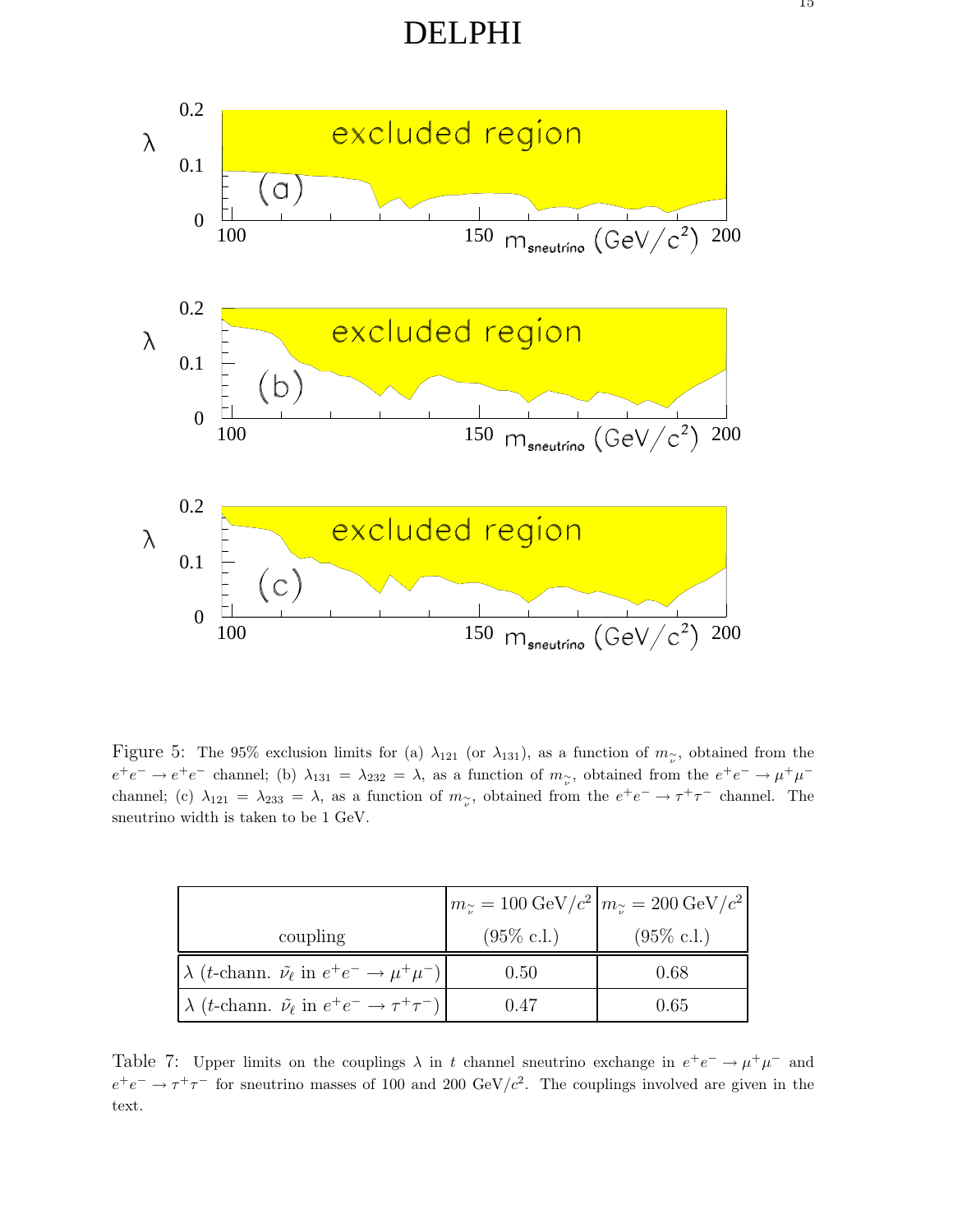

Figure 6: The allowed domain in the  $M_{Z'} - \Theta_{ZZ'}$  plane for the  $\chi$ ,  $\psi$ ,  $\eta$  and L-R models [16]. The contours show the 95% confidence level limits.

|                                  | Model                                                    |     | $\eta$ |     | $L-R$ |
|----------------------------------|----------------------------------------------------------|-----|--------|-----|-------|
| $M_{\rm z}^{\rm limit}$          | $(GeV/c^2)$                                              | 440 | 350    | 310 | 380   |
| $\Theta_{\bm{r}\bm{r}'}^{limit}$ | $(\text{radians})$ $(0.0017   0.0018   0.0024   0.0018)$ |     |        |     |       |

Table 8: 95% confidence level lower limits on the  $Z'$  mass and upper limits on the  $ZZ'$  mixing angle within the  $\chi,\,\psi,\,\eta$  and L-R models [16].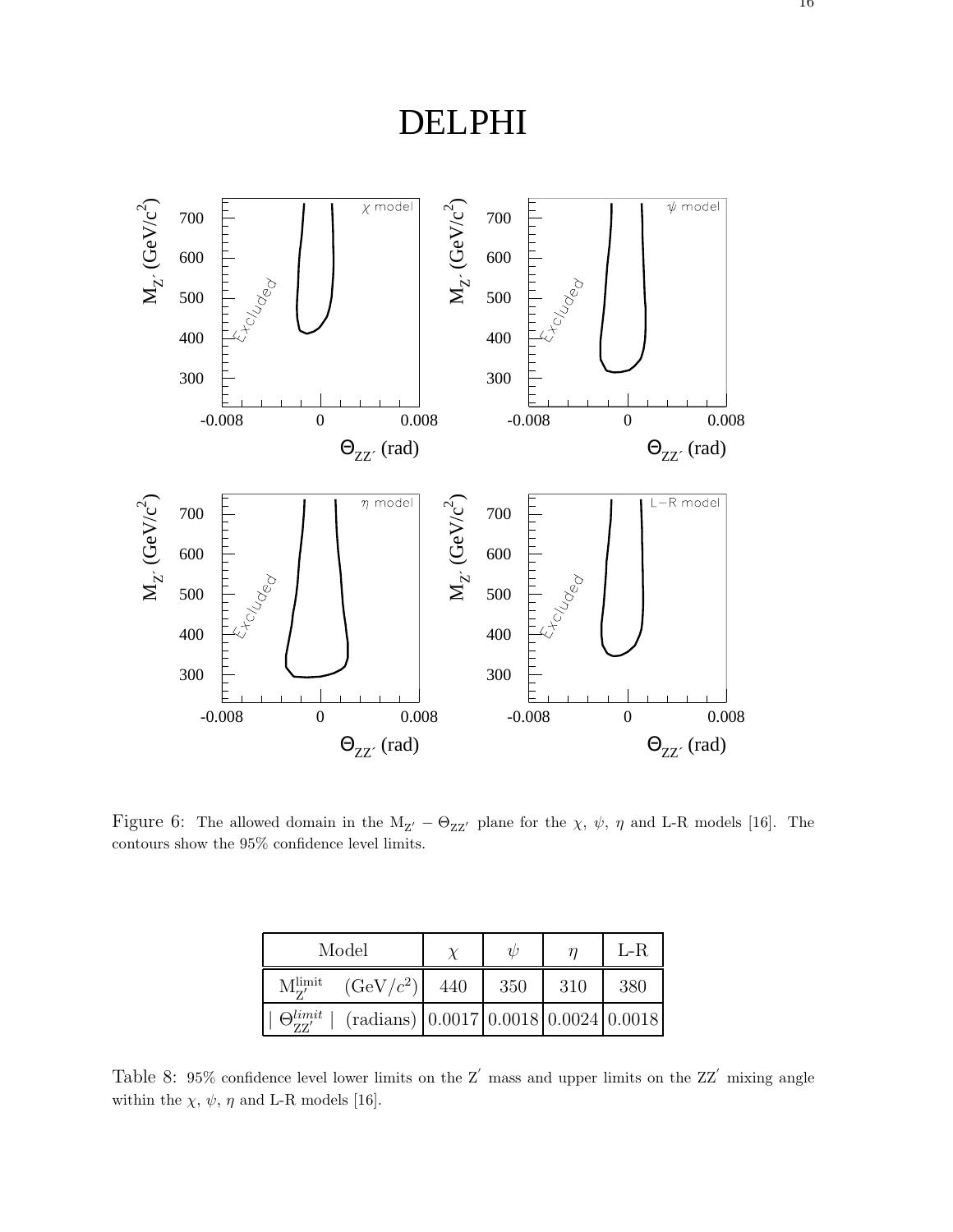#### **3.3.2 Model independent fits**

Model Independent fits were performed to the leptonic cross–sections and forward– backward asymmetries, for the leptonic couplings of a Z',  $a_{l'}^N$  and  $v_{l'}^N$ , normalised for the overall coupling scale and the mass of the  $Z'$  [17].

Several values of the mass of the Z' were considered (i.e. 300, 500 and 1000  $\text{GeV}/c^2$ ), and the ZZ'-mixing was neglected. The limits on the normalised couplings are  $|a_{l'}^N| < 0.15$ and  $|v^N_{l'}|$  < 0.22, a decrease of 0.04 and 0.22, respectively, on limits given in [2].

## **3.4 Gravity in Extra Dimensions**

The large difference between the electroweak scale ( $M_{EW} \sim 10^2 - 10^3$  GeV) and the scale at which quantum gravitational effects become strong, the Planck scale (M<sub>Pl</sub>  $\sim$  $10^{19}$ GeV), leads to the well known "hierarchy problem". A solution, not relying on supersymmetry or technicolour, has been proposed [21] that involves an effective Planck scale,  $M_D$ , of  $\mathcal{O}(TeV)$ . This is achieved by introducing n compactified dimensions, into which spin 2 gravitons propagate, in addition to the 4 dimensions of standard space-time. The Planck mass seen in the 4 uncompactified dimensions,  $M_{\rm Pl}$ , can be expressed in terms of  $M_D$ , the effective Planck scale in the  $n + 4$  dimensional theory,

$$
{M_{\rm Pl}}^2~\sim~R^n{M_{\rm D}}^{n+2}
$$

where R is the size of the extra dimensions. With  $M_D = 1$  TeV, the case where  $n = 1$  is excluded as Newtonian gravitation would be modified at solar system distances whereas,  $n = 2$  corresponds to a radius for extra dimensions of  $\mathcal{O}(1 \text{ mm})$ , which is not excluded by existing gravitational experiments [22].

In high energy collisions at LEP and other colliders, new channels not present in the Standard Model would be available in which gravitons could be produced or exchanged. Virtual graviton exchange would affect the differential cross section for  $e^+e^- \to f\bar{f}$ , with the largest contributions seen at low angles with respect to the incoming electron or positron. Embedding the model into a string model, and identifying the effective Planck scale, M<sub>D</sub>, with the string scale, M<sub>s</sub>, the differential cross section for  $e^+e^- \to f\overline{f}$  with the inclusion of the spin 2 graviton can be expressed as [23]:

$$
\frac{\mathrm{d}\sigma}{\mathrm{d}\cos\theta} = A(\cos\theta) + B(\cos\theta) \left[\frac{\lambda}{M_s^4}\right] + C(\cos\theta) \left[\frac{\lambda}{M_s^4}\right]^2,
$$

with  $\theta$  being the polar angle of the outgoing fermion with respect to the direction of the incoming electron. The functions  $A, B$  and  $C$  are known, and the maximum power in the expansion is  $\cos \theta^4$ . The dimensionless parameter  $\lambda$ , of  $\mathcal{O}(1)$ , is not explicitly calculable without full knowledge of the underlying quantum gravitational theory. It can be either positive or negative [23,24]. For the purposes of the fits, two cases,  $\lambda = \pm 1$ , are considered. This parameterisation has no explicit dependence on the number of extra dimensions,  $n$ .

Fits to the differential cross–sections,  $d\sigma/d\cos\theta$ , measured at  $\sqrt{s} \sim 183$  and 189 GeV for the parameter  $\epsilon = \lambda/M_s^4$  were performed, giving values compatible with the Standard Model, i.e.  $\epsilon = 0$ . The systematics errors known to be fully correlated between bins of  $\cos \theta$  where treated as such. Table 9 shows the fitted values of  $\epsilon$  and 95% confidence level lower limits on  $M_s$ . These limits were obtained using a method equivalent to that used to extract the limits on the scale,  $\Lambda$ , of contact interactions, as described in section 6.1.1 of [2].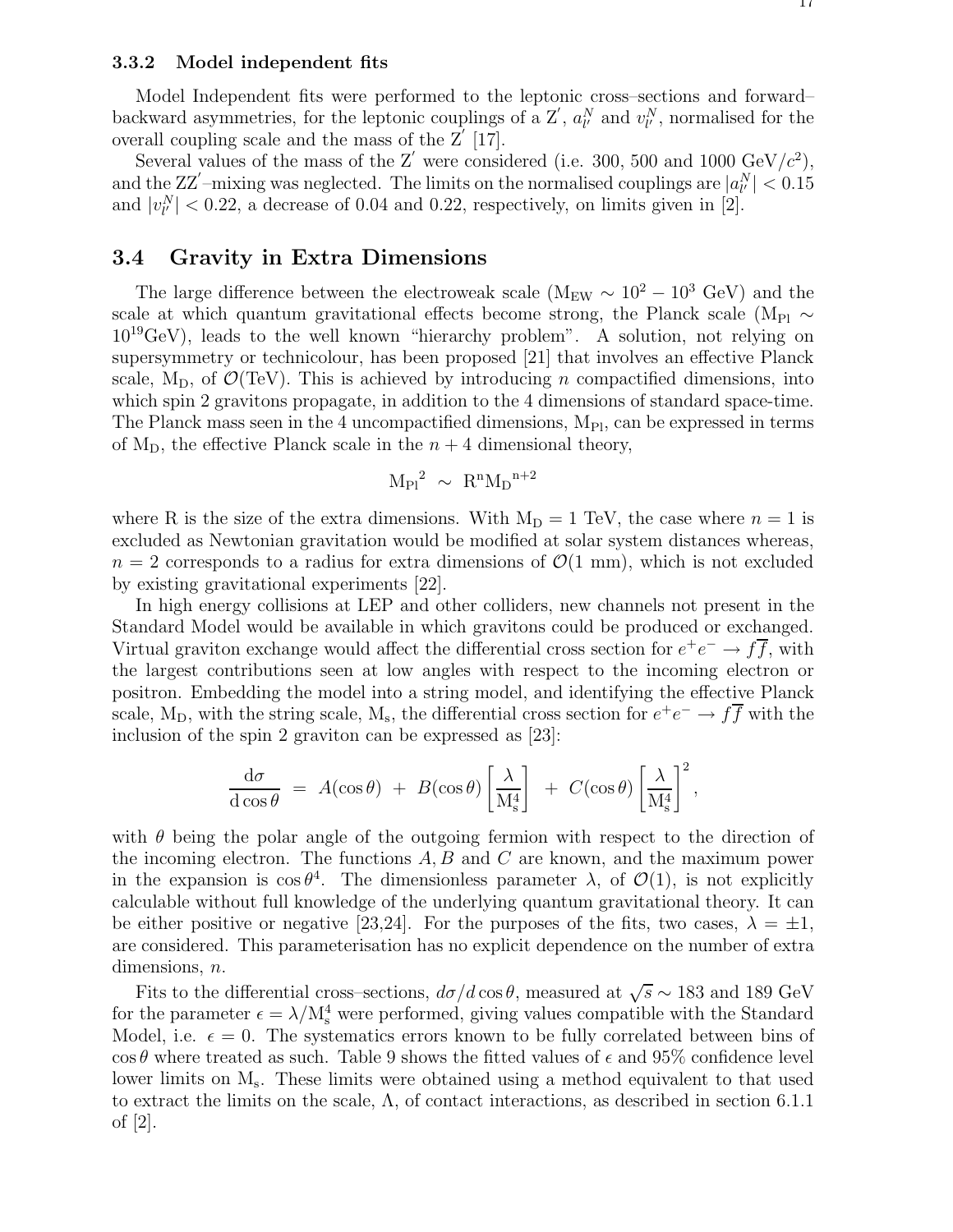| Final State    | $\epsilon_{fit}$<br>$TeV^{-4}$ | $\lambda$    | $M_s(TeV)$<br>$[95\%$ C.L. |
|----------------|--------------------------------|--------------|----------------------------|
| $\mu^+\mu^-$   | $-6.53_{-2.24}^{+4.61}$        | $-1$<br>$+1$ | 0.559<br>0.649             |
| $\tau^+\tau^-$ | $-10.91_{-8.18}^{+3.84}$       | $-1$<br>$+1$ | 0.450<br>0.564             |
| $l^{+}l^{-}$   | $-8.39_{-1.96}^{+3.75}$        | —1<br>$+1$   | 0.542<br>0.680             |

Table 9: 95% confidence level lower limits on  $M_s$  in models of gravity in extra dimensions for  $\mu^+\mu^$ and  $\tau^+\tau^-$  final states, and for  $l^+l^-$ , a combination of both muon and tau final states.



Figure 7: Fits to angular distributions for  $\mu^+\mu^-$  and  $\tau^+\tau^-$  final states, for models which include gravity in extra dimensions. The dashed fitted curves correspond to  $\epsilon = -8.39 \text{ TeV}^{-4}$ , the *best fit* to all data. The data are compared to the Standard Model predictions of ZFITTER and to the differential cross–sections predicted at 95% C.L. for  $\lambda = \pm 1$ .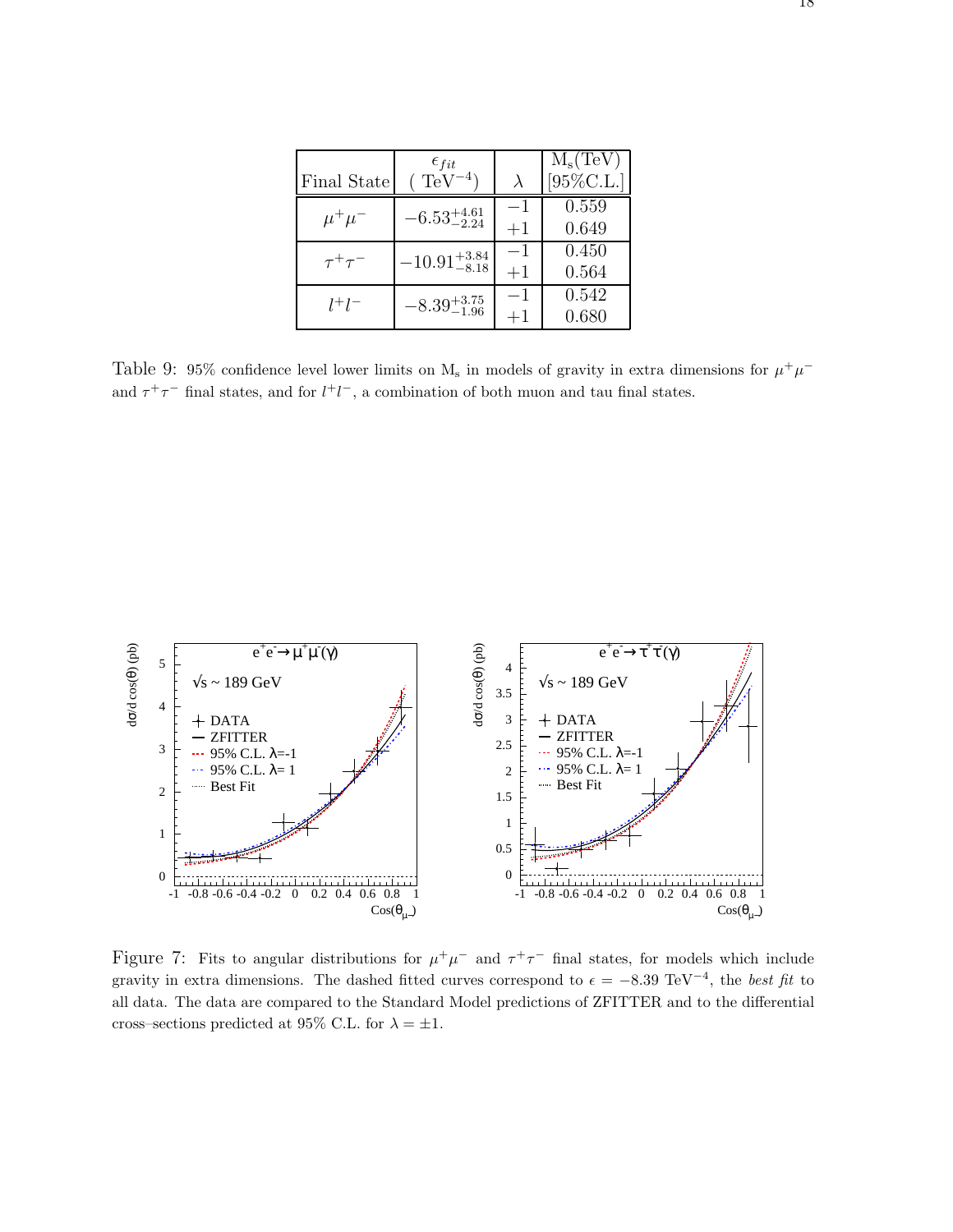19

The angular distributions predicted at  $\sqrt{s} \sim 189 \text{GeV}$  for the fitted values of  $\epsilon$  are shown in Figure 7. The predictions for the values of  $M_s$  at the limits with  $\lambda = \pm 1$ , the data and the Standard Model predictions are superimposed.

## **4 Summary and conclusions**

The results of the analyses of cross–sections and asymmetries in the channels  $e^+e^- \to e^+e^-(\gamma)$ ,  $e^+e^- \to \mu^+\mu^-(\gamma)$ ,  $e^+e^- \to \tau^+\tau^-(\gamma)$  and inclusive  $e^+e^- \to q\bar{q}(\gamma)$ , at  $\sqrt{s}$  ~ 183 – 189 GeV have been presented. Overall, the data agree with the Standard Model predictions as calculated with ZFITTER and TOPAZ0. The data were used to update previous searches for physics beyond the Standard Model given and to investigate the possible effects of gravity in extra dimensions. No evidence for physics beyond the Standard Model was found and limits were set on parameters of several more general models. The scale  $\Lambda$  characterising contact interactions between leptons can be excluded at 95% confidence level in the range  $\Lambda < 4.4 - 10.7$  TeV depending on the model. For sneutrino exchange in R-parity violating supersymmetry, the generic coupling in the purely leptonic part of the superpotential,  $\lambda > 0.1$  can be excluded for  $m_{\gamma}$  in the range 130 - 190 GeV for all leptonic states at the 95% confidence level or above. Alternatively, Z' bosons lighter than  $\sim 300 \text{ GeV}/c^2$  can be excluded at the 95% confidence level in the models considered. Lastly, 95% confidence level lower limits of 542 and 680 GeV on the string scale,  $M_s$ , in models of gravity involving extra dimensions are obtained for a combinations of  $\mu^+\mu^-$  and  $\tau^+\tau^-$  final states.

## **Acknowledgements**

We are greatly indebted to our technical collaborators, to the members of the CERN-SL Division for the excellent performance of the LEP collider, and to the funding agencies for their support in building and operating the DELPHI detector. We acknowledge in particular the support of Austrian Federal Ministry of Science and Traffics, GZ 616.364/2-III/2a/98, FNRS–FWO, Belgium, FINEP, CNPq, CAPES, FUJB and FAPERJ, Brazil, Czech Ministry of Industry and Trade, GA CR 202/96/0450 and GA AVCR A1010521, Danish Natural Research Council, Commission of the European Communities (DG XII), Direction des Sciences de la Matière, CEA, France, Bundesministerium für Bildung, Wissenschaft, Forschung und Technologie, Germany, General Secretariat for Research and Technology, Greece, National Science Foundation (NWO) and Foundation for Research on Matter (FOM), The Netherlands, Norwegian Research Council, State Committee for Scientific Research, Poland, 2P03B06015, 2P03B1116 and SPUB/P03/178/98, JNICT–Junta Nacional de Investigação Científica e Tecnológica, Portugal, Vedecka grantova agentura MS SR, Slovakia, Nr. 95/5195/134, Ministry of Science and Technology of the Republic of Slovenia, CICYT, Spain, AEN96–1661 and AEN96-1681, The Swedish Natural Science Research Council,